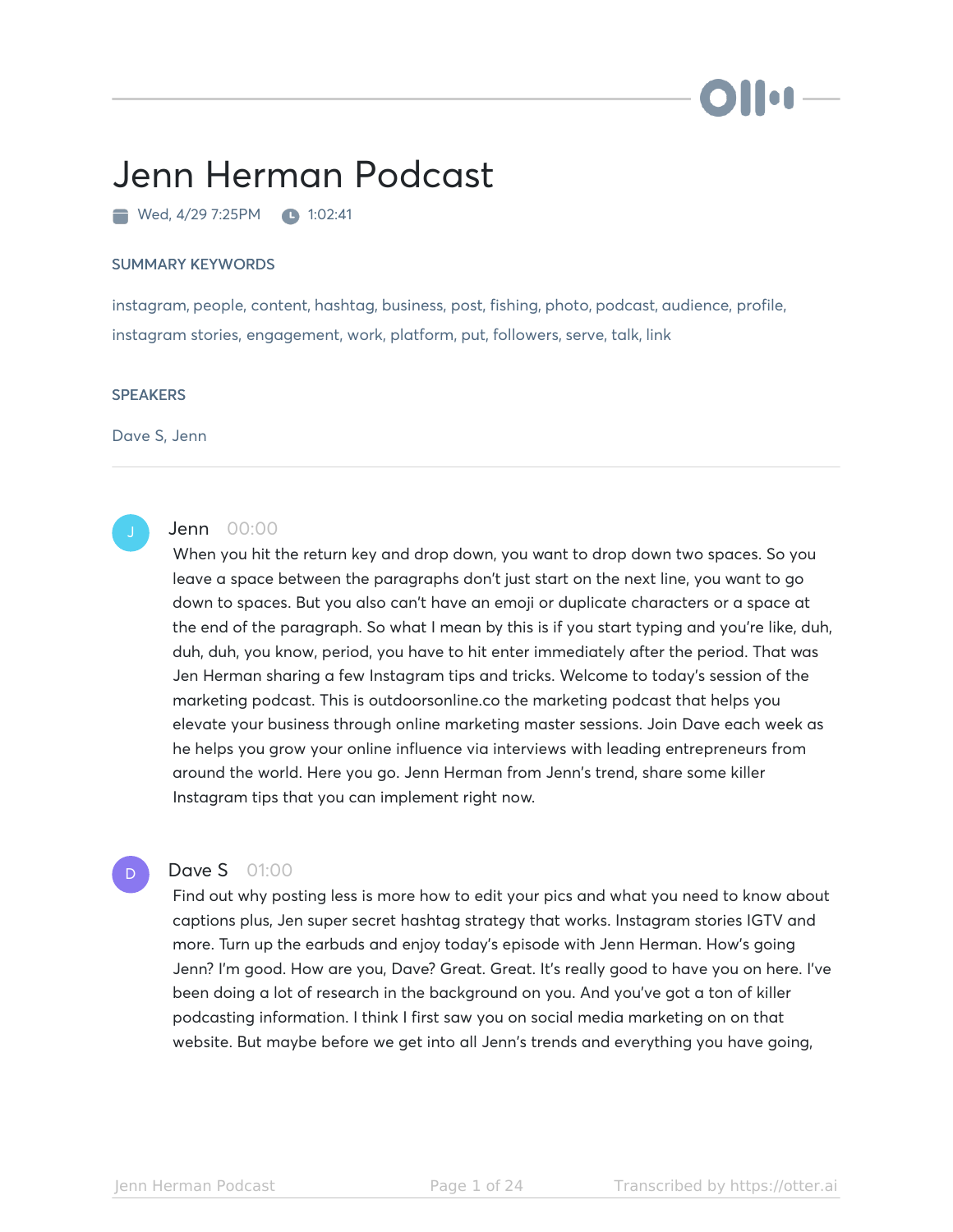can you just talk about how you first got into online marketing? Yeah, absolutely. So I've been doing this for over seven years now. And it legitimately started as a hobby. It was one of those things where I'm somebody who can't sit around and do nothing. So I had a full time job. And in that role, we were learning to embrace social media and at that full time job, I work with

## **Jenn** 02:01

It's mostly military government contract work. So it's a lot of old school mentality who don't necessarily want to embrace social media. And doing so in getting that like the upper management and the CEO and people to understand what it meant to be social and share things about the company. We overcame a lot of those challenges. And I realized, you know, there's probably other people that could learn from this. So I started the blog Jenn's trends in social media, really, as a hobby just meant to kind of share those sorts of lessons learned and little fun facts and things that were going on in social media at the time, and there was no business plan, there was no posting calendar there. There was no strategy, it was totally just a hobby. And in the process, I started developing, oh, I want to do this and oh, I can use this now for business. And I did turn it into a full business model and strategic plan. But yeah, it really was just a hobby, something that I enjoyed to do and wanted to help others understand social media. That's, that's cool. And then and then you really Got into so did it start with Instagram? Or where did it all started? How did you get into Instagram as because that's kind of your main your you're known as the expert in that for sure, right? Yeah, I'm totally. I'm known for Instagram. I work with clients on social media strategy in general and other platforms. But I'm known typically for interview speaking and that sort of thing as an Instagram Expert. I've written multiple books on Instagram. But it totally didn't start out that way. And actually, at the time, I was on you know, Facebook and Pinterest and LinkedIn and Twitter. And I was like, Who's got time for another platform? Like, I don't want to deal with this Instagram thing. But all of my friends were on Instagram. And having had the blog at this point for about six months, I realized Okay, Instagrams becoming more and more popular. If I'm going to talk about trends I have to embrace this app called Instagram. So I downloaded it, I started playing with it and I genuinely fell in love with the app. I am not a photographer by any stretch of the imagination, but I do love photography. So there was a natural inclination with A visual platform like Instagram, and I love the engagement and the community that I started forming really quickly on the platform with like minded people. And it just really snowballed for me in terms of something I really enjoyed doing. And then I was like, Okay, if I like this, let's start looking at how to do it from a business perspective. And I, of course, went to Google and searched you know, how to use Instagram for business and all these sorts of things that at the time, this was seven years ago, there really wasn't a lot of content out there, everything was very superfluous, as you know, use filters and like more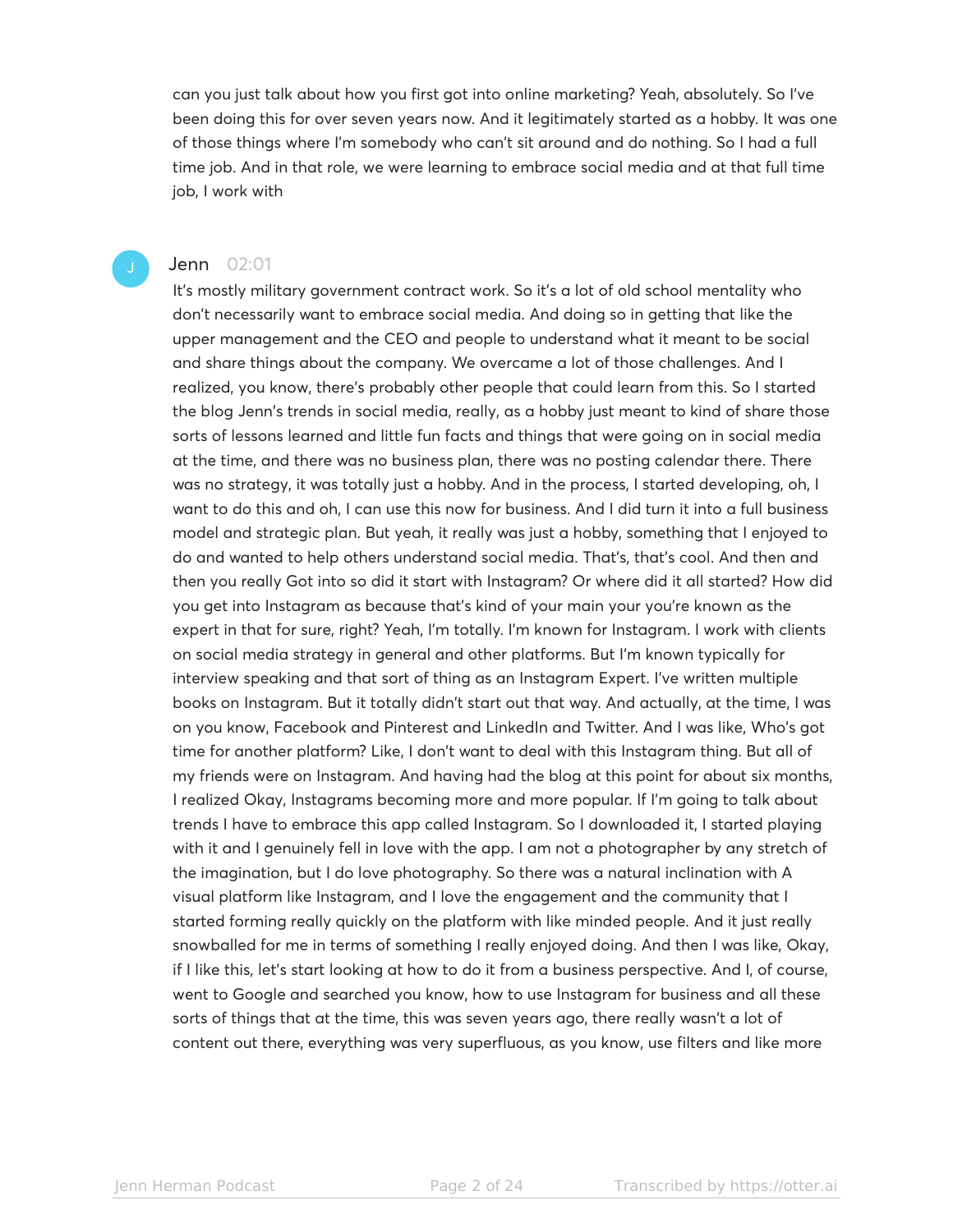content, and it obviously was also a more rudimentary version of Instagram compared to what it is now. But in that process, I was like, well, that's not very helpful. So I had this little blog that's not doing you know, too bad all just start blogging about Instagram. And I did I wrote one blog a week dedicated to Instagram and I was blogging at a time about two to three times a week. So one blog a week. I mean, all of a sudden, people start googling things and Google's over here like, well, this Jen's trends.com has all this information. And I started a ranking and search and next thing you know, I started getting asked for interviews and podcasts and speaking. And that would and I already had a bit of a platform with, with friends in the industry on, you know, social media in general. So it really wasn't a chance circumstance. And it was a very lucky boat that I fell into with Instagram. Because obviously, it served me really well for the last seven years, but it was not a plan. I did not wake up one day and say, Hey, let me be an Instagram Expert. I really did Hard Knocks, I really kind of you know, let's figure it out. Let's test this. Let's do this and, and just kind of grew it from there. That's cool. That's cool. Yeah. And I want to dig in Instagram. I want that to be the focus here because it is a big struggle for a lot of people. Before we jump there, you mentioned your website. I'm curious because I just interviewed somebody that was kind of an expert in SEO. I'm curious, you know, it sounds like Google, you know, really got your traction these days. How do you do you know not to dig into SEO but when you think about posting Your stuff, your blog post, do you have any tips or specific things you do to help get ranked? Yeah, so, um, I do focus on SEO to some extent, but I honestly don't make a big deal about it, I make sure that my header, the title of my blog, is something that someone would search for. So how to get more engagement on Instagram, okay, that's gonna be my blog post title, because that's what's going to be the most searchable thing that someone's looking for. I don't stress a lot about what I put in terms of SEO into the actual post itself. My average post is about 1000 words so they are long form blog posts. And throughout there I am saying things like engagement on Instagram or Instagram engagement enough times and conversational speak that it ranks from an SEO perspective. I will go over to my SEO Yoast you know kind of thing and just see where I'm ranking. And if I can tweak something, I will but I honestly don't over stress about it only because I At this point, I mean, I still get probably three quarters of my traffic comes from Google search. And I get on average 2000 visits a day to my website. So I'm getting a ton of traffic already. And Google knows that. So I don't have to overdo the SEO, because I already kind of have that Priority Ranking. But earlier on, I did make a bigger stride towards that in terms of you know what those keyword longtail keywords were, that I want it to be found for, and making sure that, you know, I have blog post titles, like I said, making sure that my, if I have videos or photos or anything in that blog, I put the alt text again, as something related to those keywords and all those sorts of things that help show up with the search rankings, right. That's right. Yeah, that's exactly what Evo talked about. You know, he mentioned that I think he talked about Yeah, I mean, you just write great content. You know, I think one of my mentors Corbett Barr, he's, he's got, you know, he's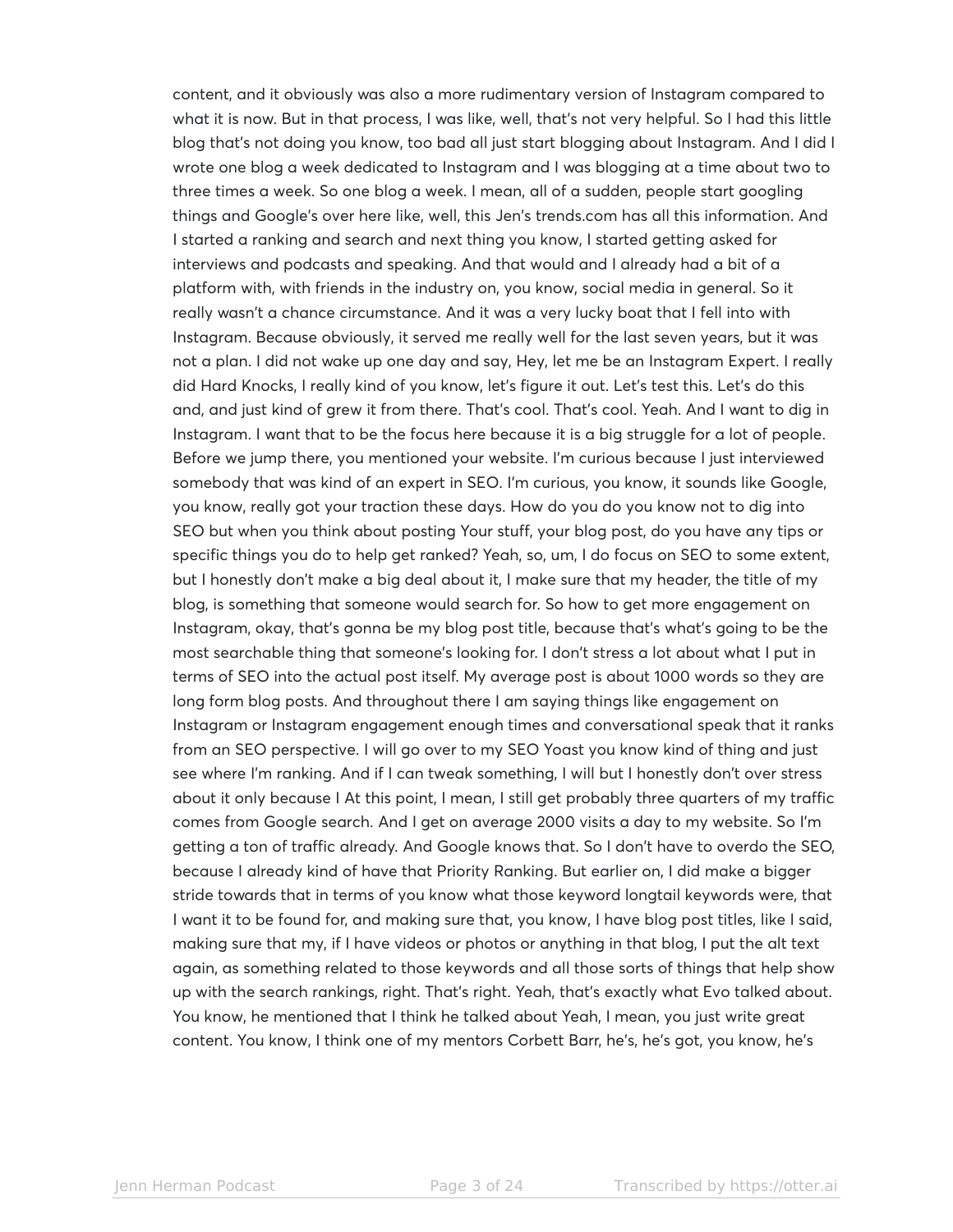part of the fizzle community.

# **Dave S** 08:00

D

And he had this thing that just his title was write epic. That was Yes. You know, if you write epic, that was the title of his this that blog post that really went viral back in the day, you know, he's been, I think it was maybe it was about the same time you're talking about 2013. And, but that's the bottom line. You can't, you can't I mean, I think you can blackhat and all that stuff, but it's the bottom line is you just got to write something that's helpful for people and then Google will pick it up. So and that's it. Like I always tell people I write like, I write my blog post as if I'm talking to a you know, 45 year old woman sitting across from me at the coffee shop.

#### **Jenn** 08:36

I don't have a full blown you know, persona of you know, who I'm talking to, but that's my general target audience. But I, I talk a certain way and I do know how to write properly, but I write the way I talk. So I'll say I'm gonna do it. Rather than saying I'm going to I say I wanna I use slang. I don't use proper grammar all the time, because I Write it the way people are going to read it and contextually follow along. And yeah, it really is about making sure that those blog posts are they're not fluffy, fluffy, they're like, Okay, this is what you want to know. 1234 done. And when you give people the answer to the question they're looking for, they will come back for more. And there's a time and a place for telling your story and mixing in, you know, some fluffy content. But if someone's going to Google to learn how to do a specific task, they don't want fluff they want an answer. And when you give them what they want, you start showing up That's it. That's it. No, there's good and I think obviously, we can go down a bunch of rabbit holes here. I've got a whole bunch of Instagram questions. I want to start just digging into some of these because I was just talking to somebody yesterday who who is really struggling hasn't really dug into Instagram yet. He no in fact, just got his first smartphone. You know, that was the reason he was held at home, you know, is holding them up because he had a phone but he didn't think he could use you know, he needed a smartphone for Instagram to do it. Anyways. He was really he wants to get go

### **Dave S** 10:00

So let's just start back. This is taking the basics, we're going to get into some a bunch of stuff. But talk about I mean, first, I guess that would be the question, where do you start? If somebody is brand new to it, and they have a business say, I mean, this guy, he's been in business almost 30 years. And what would you tell him? So first and foremost, if you have

D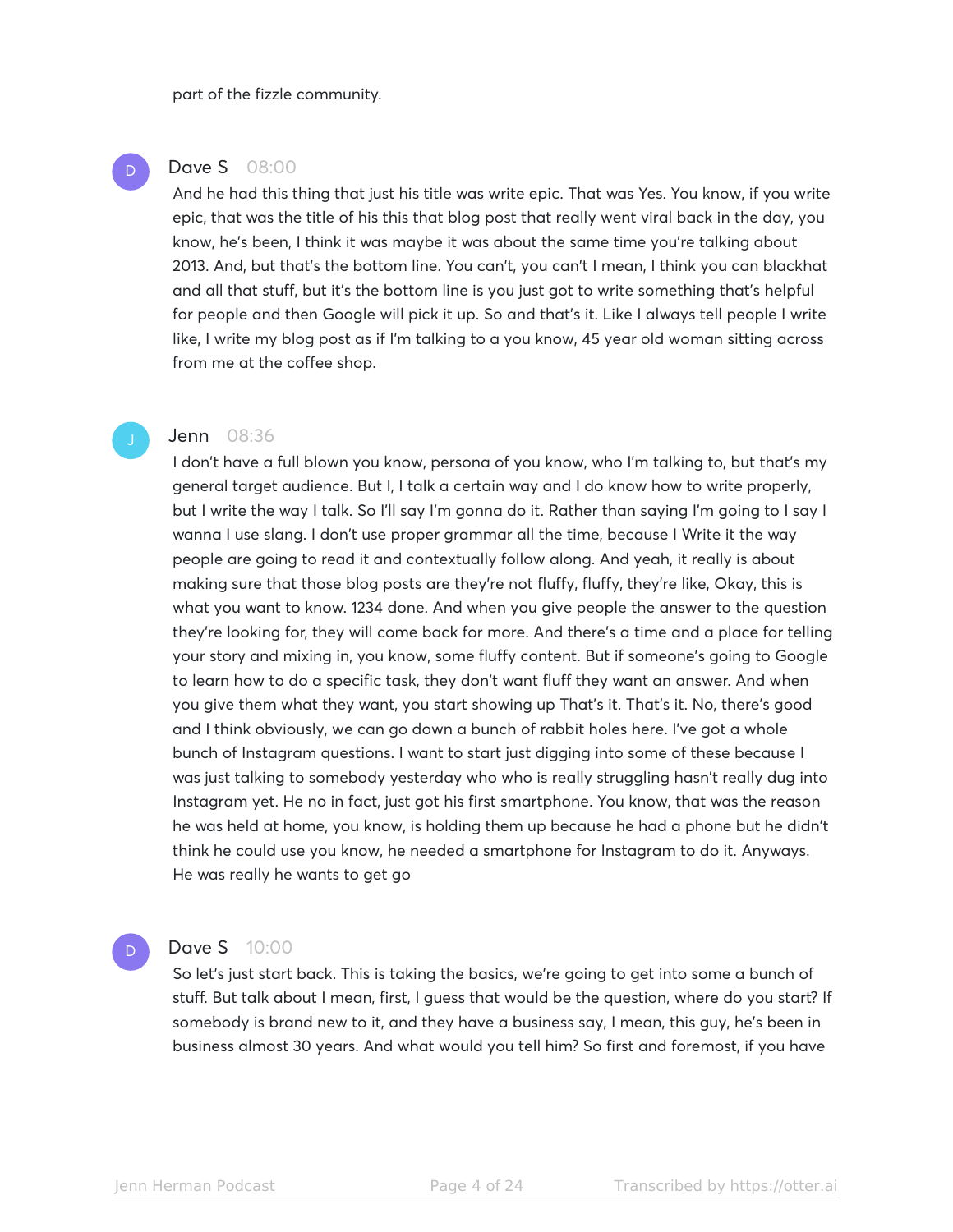not used Instagram, don't start a business profile yet. My first advice to a newbie is to get on Instagram as a person as a human being. And just hang out for a few weeks and look and see how the platform operates. Get familiar with how content is shared. understand whether you know you like certain types of content more than others. Are you drawn to videos versus photos? are you liking stories or are you liking the feed? You know, what works for you and your style? Look and see how people interact? Understand how when someone replies, what does that look like when someone likes what does that look like? Spend some time at least you know, three or four weeks, just exploring the

#### Jenn 11:00

platform following more people connecting with you know, other businesses that you may know celebrities, friends, family, you know people in the industry that you are in any of those sorts of things that allow you to start to see what others are doing. And I do recommend you go and look and see maybe what your competitors are doing what other people in the industry are doing. So you get an understanding good or bad of what they're doing because they're if they've been doing it longer, they probably learned some of the to do's and not to do's so that's usually the first thing is just get on there get comfortable with the platform. Then you are going to either want to upgrade that profile to a business profile or start a second profile for your brand. We do in some ways want to keep them separate. There's always a you know, great component of adding your personal content to a business profile. But if you just for your business you've had for 30 years, you have customers you have a brand. You want a business profile you and there. I do want to stress because people always freaked out, if you're familiar with Facebook, you know, Facebook punishes business pages, you get lower reach and all this sort of thing. There's no punishment on Instagram, they don't get reduced reach, they don't have any penalties against them. It helps you to be a business profile. Because you get analytics and insights, you get contact buttons, so people can email you call you all these additional things. So, that would be the first step would be to either upgrade that new profile or start one purely for the business as an actual business profile. Okay, okay. And that's, that's the start. It's great. And then so let's say we get the profile up. Can you talk about a little bit about how to, you know what goes into a profile you know, you there's, you got a little bit of text you can write, can you talk just briefly about what they should have there any, any specific tips there? Yeah, and this is key, you guys, I really want to make sure that people pay attention to the profile on Instagram because there's a couple key things that are very different from other platforms. First and foremost, the name is Going to be the dark bold font that is on the profile. The username is how you are actually known on Instagram. So, for example, I'm at Jenns underscore trends on Instagram. My name says Jen Herman Instagram Expert. So they're not the same thing. You can change the name as often as you want, but your username becomes essentially your URL. I'm instagram.com forward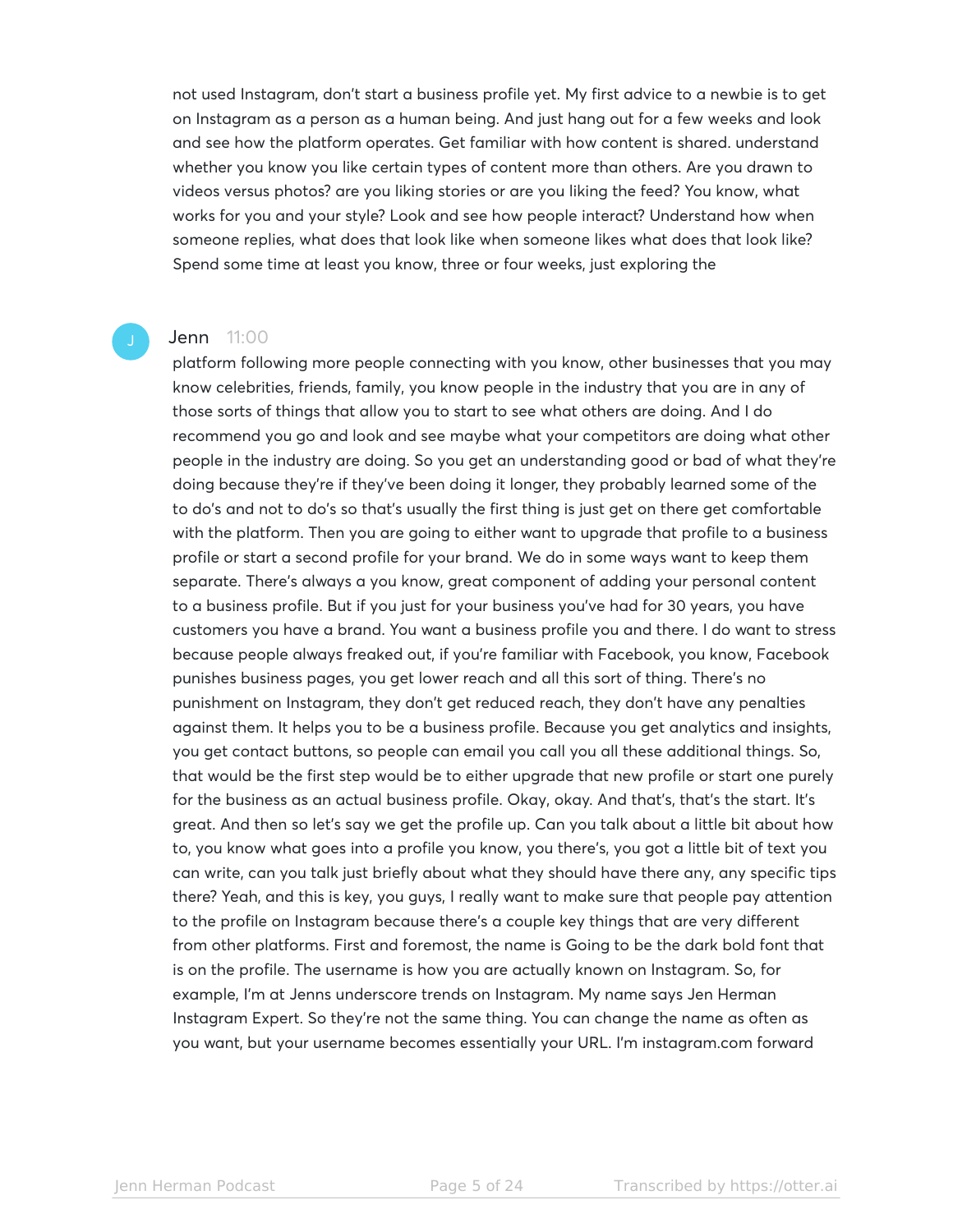slash Jenns underscore trends. So once you pick a username, you really want to stick with that because now you have backlinks and referrals and things to that link that if you change your username, you lose all those links down the road. So pick a username that is brand representative when you Like Comment, Share, interact with other people you are known as your username so maybe that does become your business name. Then the name function is can be anything you want. It may not be your personal name. If you are a an actual business you want to have maybe the business name if you're a if you serve a local Audience if you are, you know a brick and mortar type location, you want to include something related to that actual physical city or location as well. And here's why. The name and the username are the only real searchable criteria on Instagram. So regardless of what you put in your content, regardless of what you put in your profile description, which we'll talk about in a second, if someone goes to Instagram and searches for an Instagram Expert, if Instagram Expert is not in my name, or my username, I will not show up in search Oh garlis of where I have it. So if and I know you have a lot of people in the industry, you know around outdoor activities and sports, fishing and all these sorts of things. You want those keywords in the Name field, if you serve specifically served people in, you know, the Denver area or if you are down, you know, at a in like I'm down in San Diego, maybe you're down here, whatever that is, you want to put something in there because if someone's looking for fly fishing Utah, well, then you need to have fly fishing in Utah, in your description or in your name. And that's a short I mean, there's a limit right to the, to the size of that. So, so yeah, so you want to have so if it was if you had to fly fishing company if you were in like you said, Utah, you'd want to have at least Utah and fly fishing in there somewhere and then not necessarily your your, well, you'd want to have your brand name to or how would you choose? Because it's a limited size, right? Yeah, so you get 30 characters for the name and the username each. So I would put your business name as the username so let's say your you know, your ABC fishing. Yeah, so at ABC fishing, and then the name would say fly fishing Utah. Oh, gotcha. So between the two, you've now cut so if someone's looking for ABC fishing, they're gonna find you. If they're looking for fly fishing, they're gonna find you if they're looking for fly fishing Utah, so they're kind of so and so for this example if you look at you know, the, the wet fly swing podcast is a fly fishing podcast. The username is wet fly swing, and the name of You probably wouldn't need to put wet fly swing in there, although it does stick out when you have that on that first line down there. But you could just put fly fishing podcast. Yes, absolutely. That'd be perfect. That'd be perfect. So yeah, so those are the two key points for searchability to make sure that people can find you because that's one of the downfalls of Instagram is their search criteria just pretty much sucks. So if you want to get found, these are where you want to put the focus. Now the next step of your profile is what we call the bio, and that's that text box, which is limited to 150 characters. So again, not a lot of written space. And you really want to think about this in terms of three components. Who are you, what do you do, and what's in it for them. The reason this is important is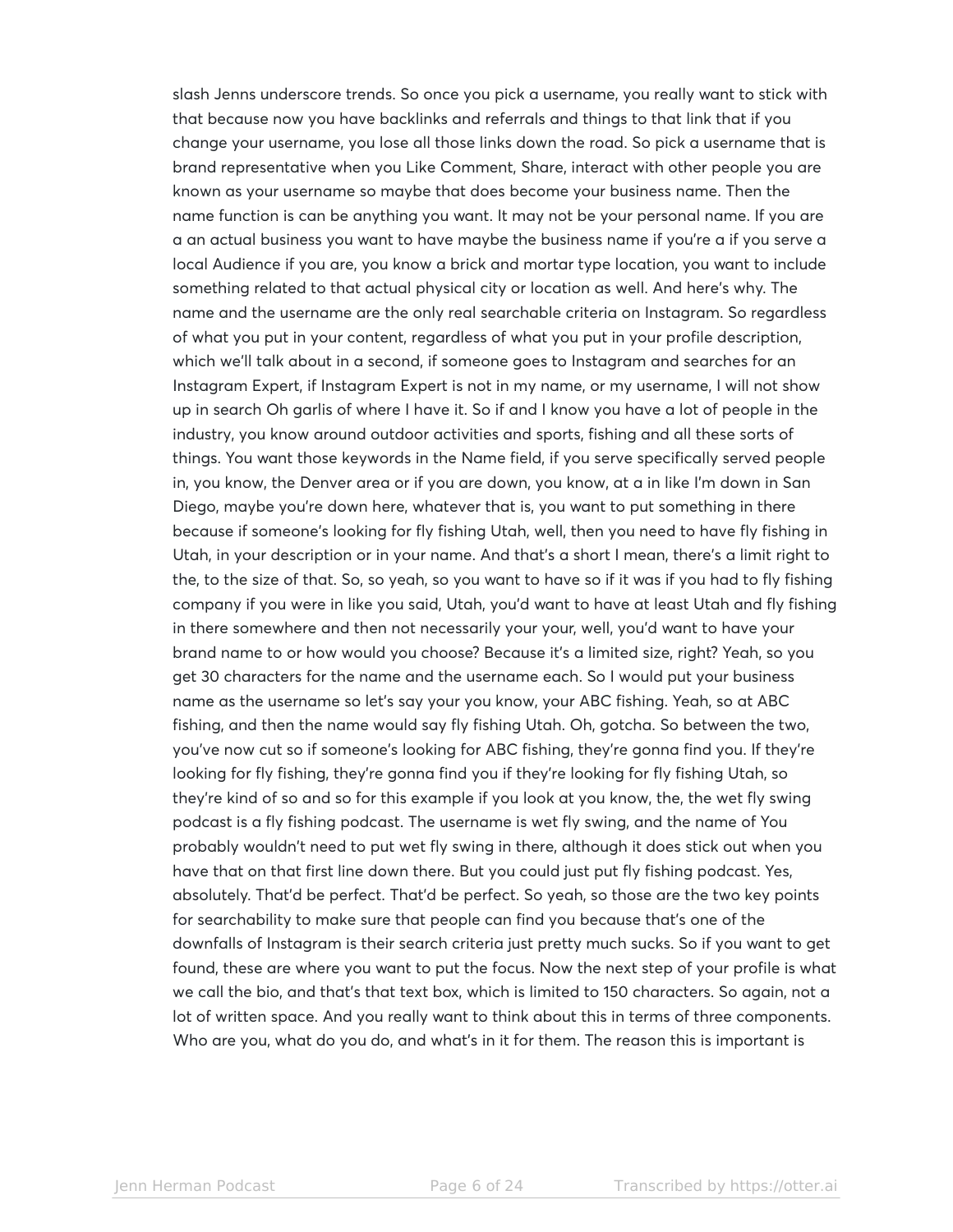most people will never read your bio after the first time they come to your profile. So this becomes your 30 second elevator pitch. This becomes your first impression This is your chance to wow them and say who I am, what I do, and how I think I'm here to help you. So if you know, as a podcast, you're gonna say, you know, new podcast episodes on, you know, for business tips, once a month, once a week, whatever it is something like that, that, you know, okay, that's what you do, that's who you are. And that's what they're going to get out of it, they're gonna get a podcast every week, you know. So those sorts of things are what you want to keep in mind. You want to write it in the context of them coming again for the first time. So I always say make what you do the first bullet point really strong and powerful. What is the key thing that you do as a business that you want people to come to your profile to go? Oh, okay, they are a fly fishing company. Oh, okay. There is no shooting company, like whatever it is, be very clear in that first bullet point, then you can get a little bit more into like the fun factor. Like you can say, you know, whether you're in a specific geographical location that you target a certain audience, any of those sorts of things and then again, follow up with that. What's in it for them. It could be be something like, you know, get your free resource and point down to the URL, it could be follow us for tips on XYZ, whatever it is, you're gonna want to make sure you include that kind of call to action value proposition for that. And again, only 150 characters,

# D

# **Dave S** 18:17

right? Sure. I know that's, that's the struggle. And then and then I think on the and then the link, typically, you know, like what I've been doing, I've been doing not, you know, I think you've you could do teach this but instead of link tree making my own URL with a bunch of links, do you still is that still a good thing to do?

#### Jenn 18:33

Absolutely. And so a lot of people are familiar with link tree. The challenge with Instagram is you only have that one clickable link in the bio and so you can change that link as often as you want. But if this week, you're promoting a podcast and next week, you're promoting a blog article in the next week, you're promoting a download in the next week, you're promoting, you know, a friend's Facebook group, you know, every time you change the link, it's only relevant to whatever that content is for as long as that link is there. The next time someone sees that post the following week that link is no longer active. So it's people will use something like link tree, which is again, you have the one link and then they go to a drop down menu type thing, and they can choose where they want to go. The problem with using a third party tool is they now own that traffic. And it's an it's a step between your Instagram and your website. I would rather keep all my traffic to myself. So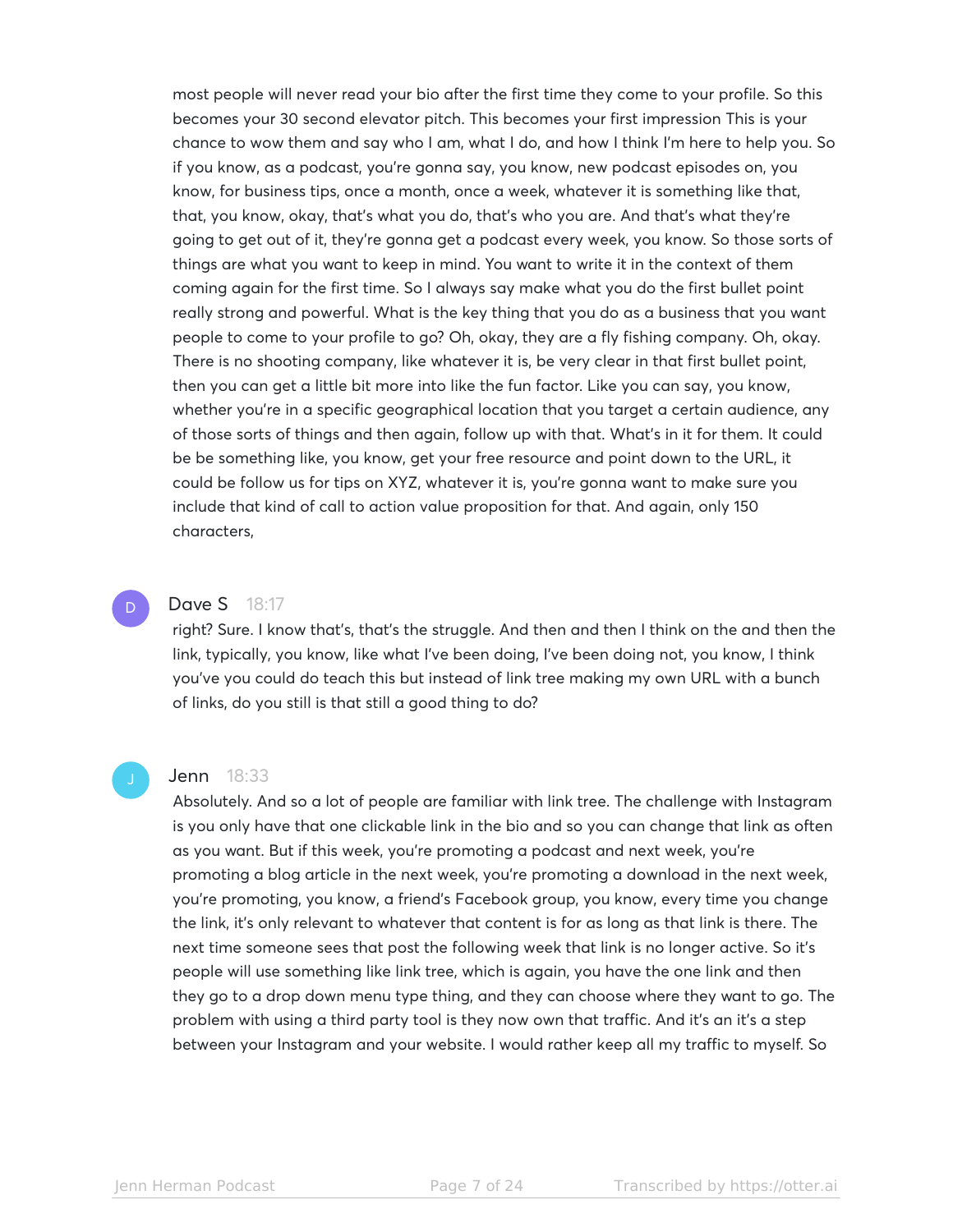what I recommend doing is building a landing page on your website. With no widgets, no pop ups, no sidebar menus, no place to get lost. It's a very simple landing page, but it now has your branding, it's on your website and create you know, 3456 options on there in terms of what you would normally offer. So for example, I have obviously links to my my blog pages on there. I do Instagram training. So I have that on there. I have my 360 marketing squad, that's a membership program I offer so I have that on there. These are the things that if I'm putting a call to action on Instagram, and I'm saying go Click on the link in my bio, it's gonna go to one of these few options, whether it's go read the latest blog post, whether it's hired, you know me to work with you, whatever it is, then they go to my website and they now have those few options. There's not 20 options, there's only a handful of options, they can click on it and that navigates directly to that page. Not only is this easy, but a you own all of that traffic. You know, all the people that came to that web page came from Instagram, because that's the only place you're sharing that link. So now you can use your Google Analytics and you can track all the behaviors and conversions and traffic directions off of that page. You could also put your facebook pixel or anything on there and you can now retarget all of those people with Facebook and Instagram ads because you can know they came to you from Instagram. And you can turn around and say, Okay, I'm noticing that most people that come to this page are going to the blog. Most people that come to this page are doing this option, whatever it is, and you You can now get smart about how you craft your calls to actions and your content on Instagram when driving traffic to your website, because that's where you've been sending them. So for people that have a product line, break things out by product, so maybe you sell fishing poles, maybe you sell, you know, water, recreational activity, you know, thing. So maybe there's they're separate, right? So you could have two or three separate product options, that if you're promoting a product, they go, Okay, I'm going to go to, you know, the recreational activity button. And that's going to take me over to these types of products on the website. So whatever it is, we want to direct them easily from Instagram to where you want them to go on the website. Perfect.

## Dave S 21:41

D

Perfect. And can you also talk about the you know, I think another struggle is is posting right, you know, you have to post every day every day. I mean, can you talk about whether you first of all, do you have to post every day and then talk about what kind of content or what is amazing, you know, what should I think that's a struggle for people like you know, posting just a crappy picture versus something That's really awesome. Talk about that a little bit.

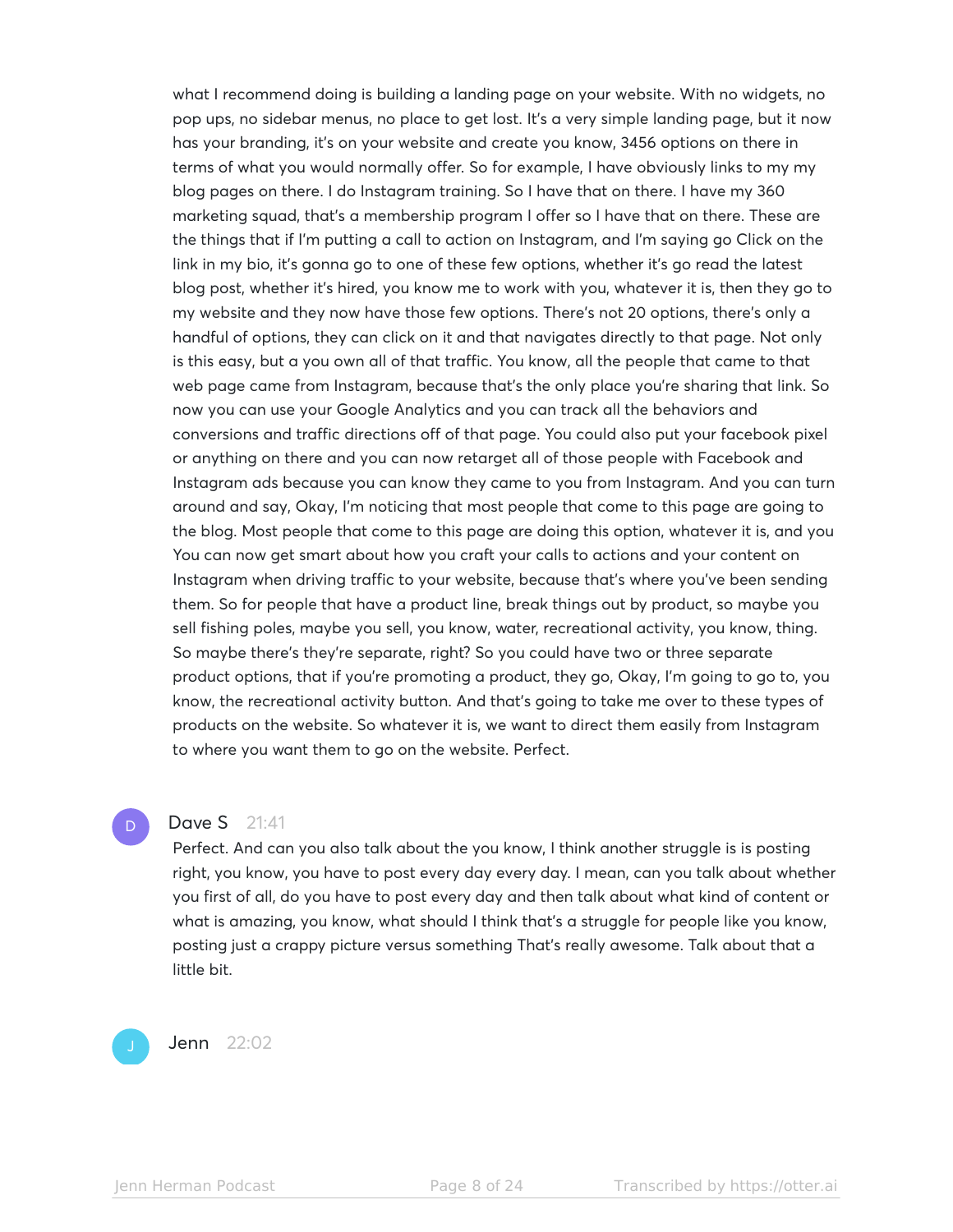Absolutely. We don't post crap. Like, let's just put that out there right now. Yeah, like if it's crap, we just don't even waste your time. So, and this is I think a fear that a lot of people have is they feel like they have to post every single day. And that's actually wrong the way and I always joke that we as marketers ruin everything. And we as marketers ruin social media by posting more content, because we're like, oh, if I post more and more people will see it. And no, that's actually not the case. The platforms become so saturated that if you post that frequently, your content is actually competing with itself for exposure. So if you're posting every single day and getting 20 likes and only getting maybe you know, 150 people on your reach, you're like, Oh, it's just Okay, I'll post more and that's not gonna help. It's actually posting less. So if you went down if you were currently posting every day, go down to three times a week. Now you don't have Tuesday's post competing with Mondays for attention. Because Tuesday you didn't post. So now, Wednesday's post is like, okay, Monday's post is kind of done. It's it's excursions it's been seen. Now, when you post on Wednesday, it's fresh content for your audience. So posting less is actually better. If you want to take that back to your managers, if you're listening on the call, and you're like, Look, Jen, Herman lets you have my full permission. Use me as an excuse. But definitely, I always use the criteria. If it's not all amazing. content. We don't post it. Yeah, I live on Instagram. I teach Instagram for a living. And on average, I post one to two times a month.

**Dave S** 23:38 once per month.

D

#### **Jenn** 23:40

Yes. Cool. And it's because I only post when it's highly relevant content for my audience. If it's not what they want. I'm not going to post it. It's not about me, it's about them. So I will post something if I have a new blog post. Sure. I'll post it. If there's Instagram news and features and updates. I post about it. That's why they're following me They're following me for tips and tutorials, they're not following on the feed to find out what I'm doing with my daughter, they're not following to see if I saw a pretty rainbow this week, they don't care. They want to learn and when I post high quality, valuable content for them, I get crazy good engagement crazy good traffic to my website. And it serves me well in that end goal by posting only what they actually want from me now I'll use my stories and post the randoms and post the beautiful, you know, sunset or what I'm doing with my daughter on a weekend. Because that's, that's okay for stories. But for feed content, definitely keep it tight. Keep it exclusive to what your audience wants, and make sure that you know how that resonates with them. So you need to be looking at your insights because I could sit up here all day and say Oh, do this this and you'd be like well my insights tell me I should do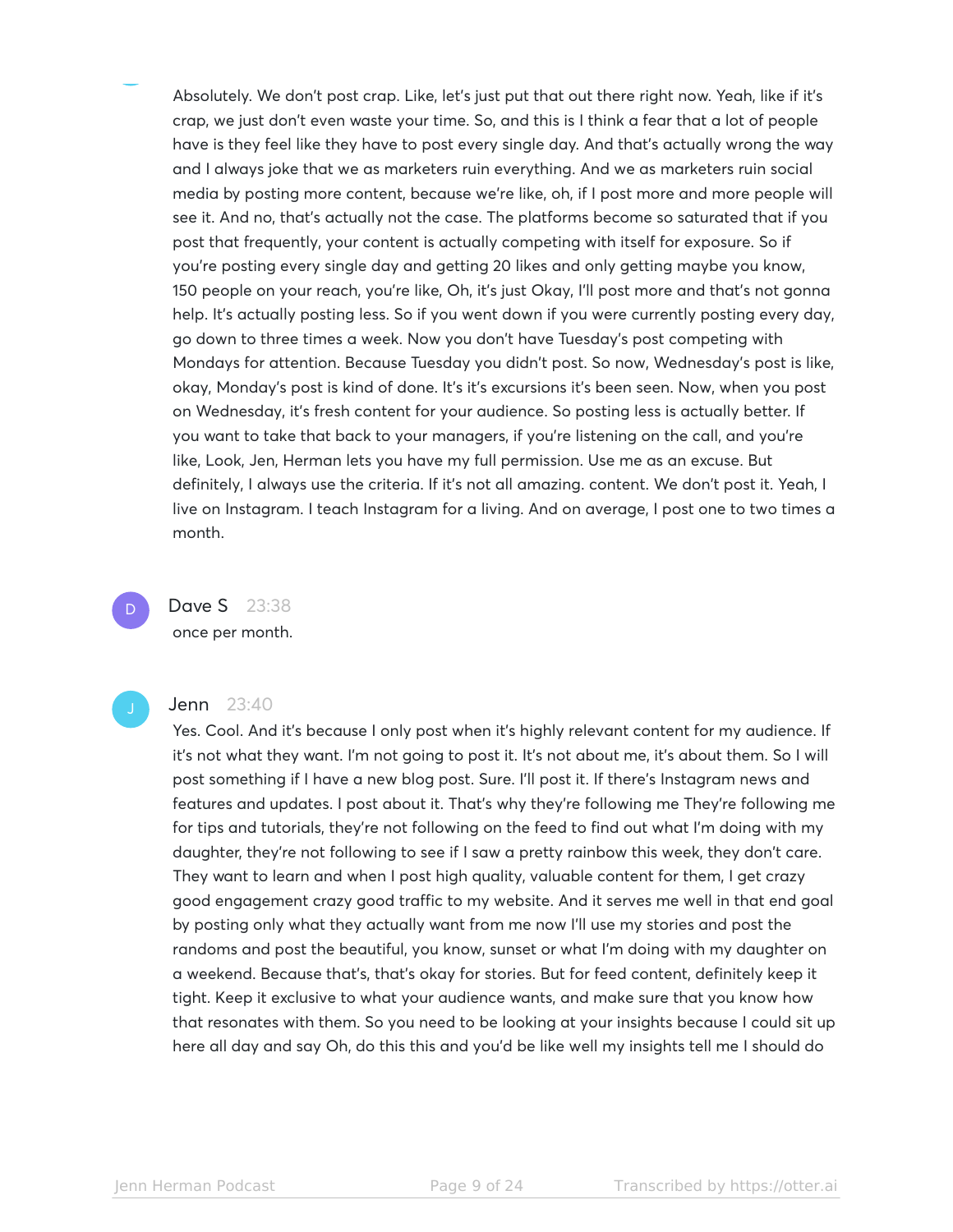this. Well then do what your insights tell you. So go to the business profile you have on Instagram, go to the the the settings Or the three line button in the top corner, you click on that you have an option for insights. And you can actually sort if you go to your content tab, you can sort through and see all of your content. And you can see how you can actually filter it for engagement for likes for website clicks, for follows for all these different criteria over a period of up to two years, and so if you go through and sort your content and say, Okay, looks like every time I post a photo of a fish, I get crazy good engagement. Okay, I'm going to post more fish photos. If every time you post something where there you know, are maybe your customers and the photo great, how do we get more photos of your customers? You know, so look and see what is working for you. That being said, a couple tips. Just for general best practices, the color blue is great for engagement usually increases engagement about 20 to 30% by Using the color blue, so blue sky, blue clothing, blue products, blue vehicles, anything with a pop of color of blue can help people in the photo help as well. You don't just have to be a selfie doesn't have to be your face like front and center. But it could be a photo of two people, you know, out on a hike, it could be a photo of two people in a boat fishing, it could be a photo over someone's shoulder where you just see a portion of their body, it could be just their feet. It doesn't have to be an actual, you know, physical face. But when you put people in the photos that will generally drive up engagement. You want to clear point of focus in your photos. So if you take a photo, and let's say this beautiful, you know, landscape image and there's a person fishing, okay, let's crop down the photo a little bit. So there's less of the surrounding imagery and more focused on but there's a clearly defined person in the image, maybe, you know, shift them off of this Besides, you can still see the you know, the landscape behind them. But clean and simple. We don't want something where there's a ton of busy background and there's there's things everywhere. And there's, you know, lots of distracting focal points, because at that point people can't clearly focus and they almost get overwhelmed. And they're more likely to scroll past that content. When you have that clear focal point, it generally increases engagement as well. Cool.

## Dave S 27:22

Well, what about what about text on a photo? Is that something I guess, you know, it probably depends, but it is,

D.

#### **Jenn** 27:27

that could be a good thing. It can be in general, I don't recommend it. But it's something that I do because it's worked well for my audience, and it continues to drive results for me. So I do it. When you do text on an image, have a good clean, real photo, not something that you you know, designed in Canva or in PowerPoint where it's a, you know, just kind of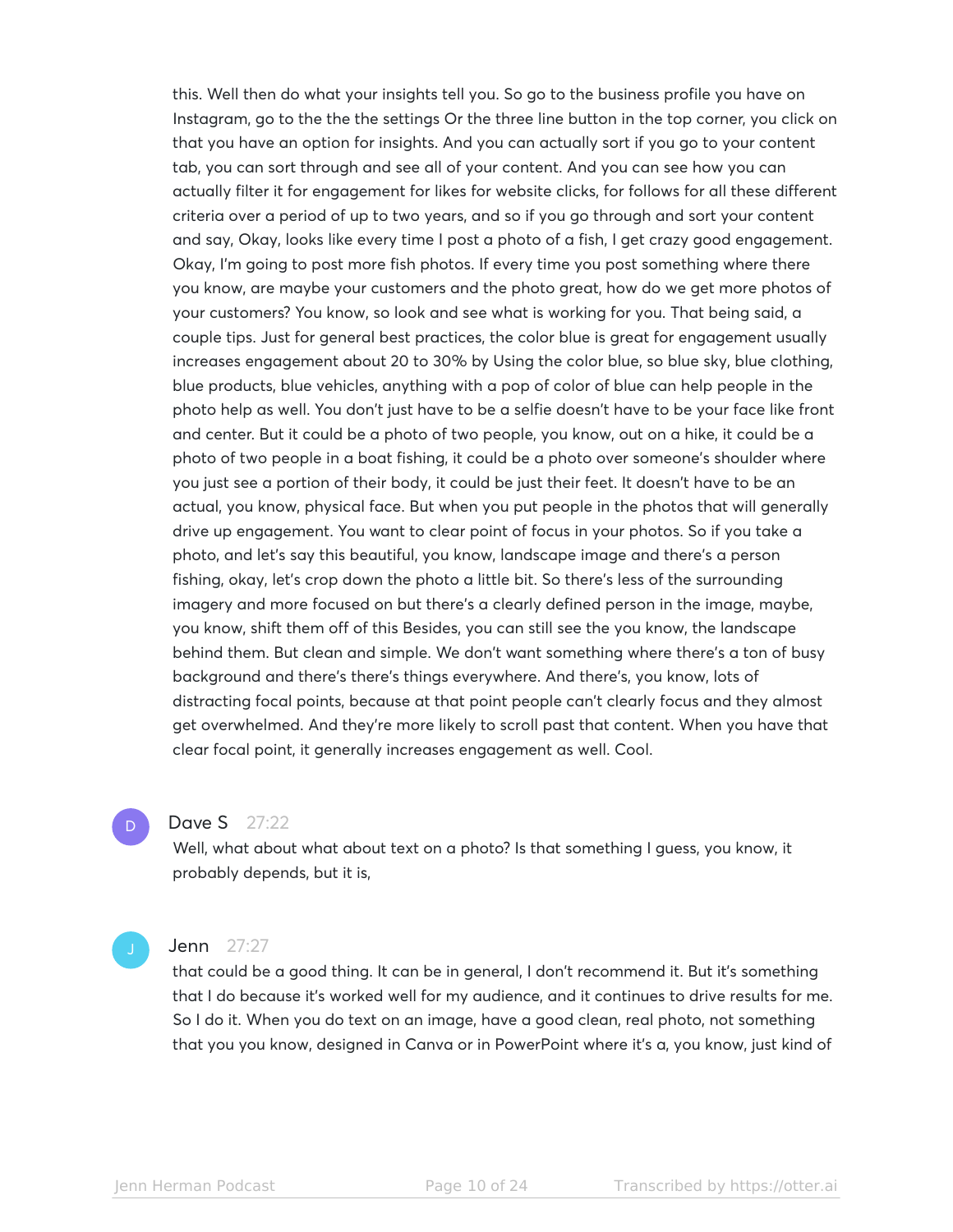a sketch or a drawing or a graphic type thing. You want a good clean real photo. That would be great. Awesome. it's own. And then you want to really simple text overlay with only about two to three words. So something just enough to point out what that post is about. So it could be new podcast available, great. It could be something like new inventory arrived. Great. You know, if you're doing a contest, it could say contest or giveaway, something like that. Just a little quick description, and then all of your information goes into the caption, you're not going to put something out there that says, you know, new product arrived, available in store starting on Saturday, we're open Monday to Friday did it like you're not going to put up all of these things on an image? No, that all goes in the caption. We want the image to stay crisp, clean, crisp and clear, with just a couple texts on it if needed.

# **Dave S** 28:49

Okay. And you mentioned the caption and can you talk a little bit about, I think you know, currently with mine on the podcast, I've been doing some transcriptions and pulling out quotes from my guests. And that that seems to be helpful for people. I always think of that, you know, how can I be helpful? So what what what is a caption? What What should it include? How long should it be, you know, maybe talk about some details there.

D

# **Jenn** 29:10

Yeah, so a caption can be 2200 characters, not words 2200 characters. And once you get to the end, you can't type anymore. So you know, you've gotten to the end. That's a lot. Most people are not on Instagram to read a novel. So most people are not going to read that much text. Now again, I'm the exception to the rule. I've conditioned my audience that I use Instagram as a micro blog. And I do write really long captions that usually get close to that max if not maxing out the content. But in general, 123 short paragraphs is what most people are willing to read. Now over the years, Instagram has actually shown, there's been various studies that have shown that longer captions are doing better, like so four or five years ago, two or three sentences was all you wanted. Now people do want contacts. They do want those Longer kind of caption. So again 123 short paragraphs is usually the ideal range. And you want to make sure that your first sentence is that very powerful statement. It could be a bold statement a question. Think of it like a blog post title, think of it like an email subject, something that's really going to get people's attention because you'll notice if you're scrolling through Instagram, you see the photo or the video. And then you see the user name, you'll see the first like two lines of the caption and then you get truncated with dot dot dot more so unless they click on ........ More, they are not going to read anything you wrote. So if you're rambling or making it seem like it's not anything of value to them, they're less likely to click on that caption. If you make a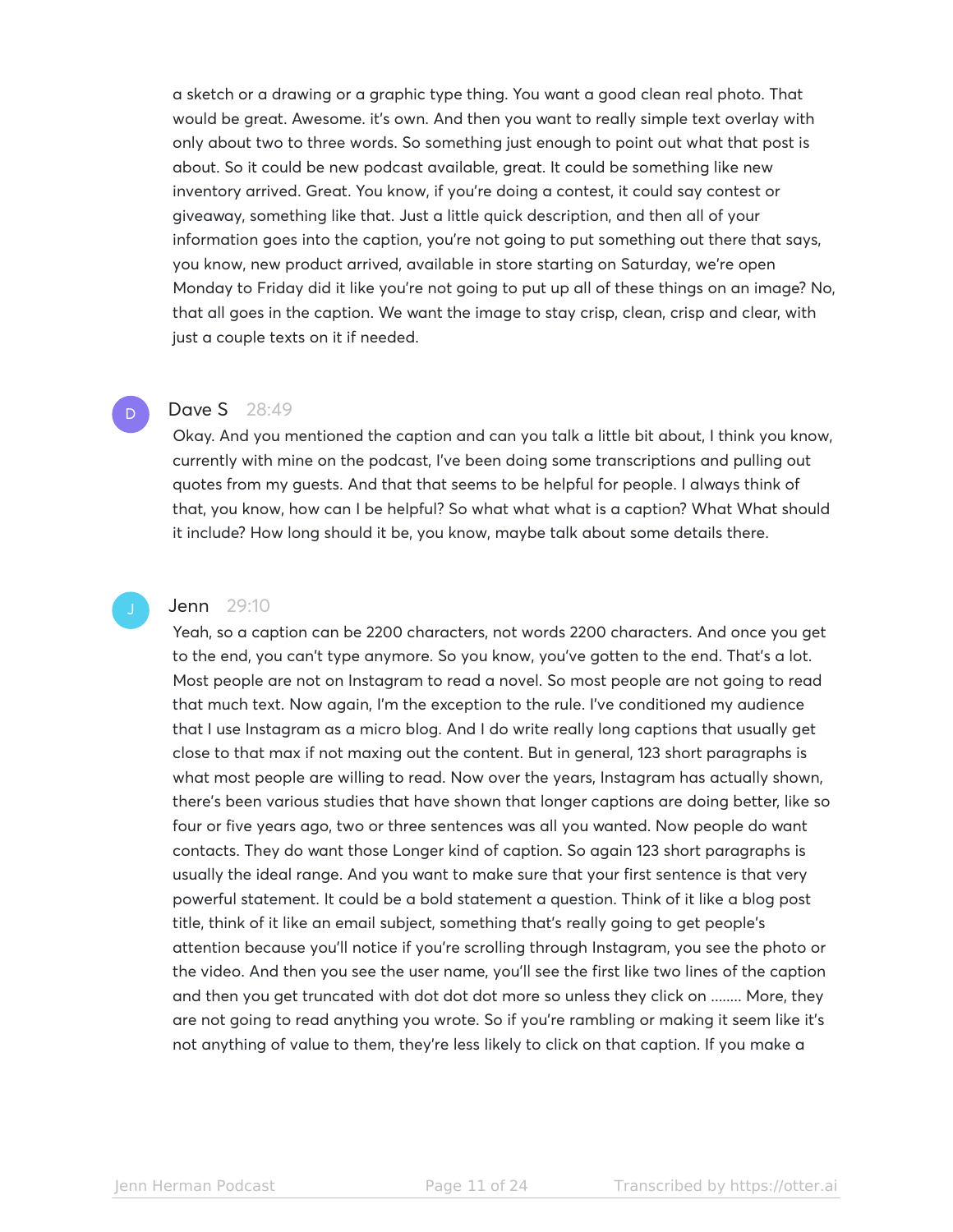bold statement if you'd like you could you know for the podcast be like you know interview with Jenn Herman on all things. Instagram, people are like, Oh, I want to know more dot dot dot more. You could ask a question something like that. Do you want to know how to catch more on your next fishing trip? Yes, I do do a lot more. So when you have that context that's valuable to them, they'll click on it and read it. You spacing definitely don't write one big long run on paragraph that's hard to follow. space it out.

# **Dave S** 31:19

D

tell you that with a space, is there an easy way? Because I know if you just type in Instagram, it doesn't allow you Is there a program or something you could use to add bullets and all that stuff?

#### **Jenn** 31:27

Yeah, so Android is usually better for this. It's like one of the rare times that we Android users get an advantage over iPhone users. iPhone users, I actually recommend you write your caption in a note outside of Instagram, copy it and then paste it in when you go to upload your content on Instagram. A couple things to be aware of though, when you hit the return key and drop down you want to drop down to spaces so you leave a space between the paragraphs don't just start on the next line. You want to go down to spaces, but you also can't have an emotional Or duplicate characters or a space at the end of the paragraph. So what I mean by this is if you start typing in your like that it uh, you know, period, you have to hit enter immediately after the period, you will often default when you hit the period, the automatic spacing puts the space after that period, you want to Backspace to that period, or the exclamation mark or whatever it is. Because if there's a space, Instagram immediately eradicates all of the spacing. You just put, oh, I don't know why they do this. You think they could recode this, but no, this is the weird glitch that everyone comes in contact with. So Backspace, that last character, but again, and I'm notorious for, you know, double, triple exclamation marks because I get very excited. If I use two exclamation marks, boom, there goes my spacing, so I can only use one exclamation mark. Likewise, if you use an emoji For some reason, it's the same thing. You put an emoji in there, hit return. Nope, you'll lose your spacing. So use emojis just use them in the middle or towards the end. So you don't end up with those weird, you know, spacing breaks. It's really weird. I don't know why Instagram has to make this so complicated for us. But that those are the tricks to being able to put spacing in there.



#### **Dave S** 33:21

Gotcha. Okay, that makes sense. So it makes it make it easy to read. So I can just kind of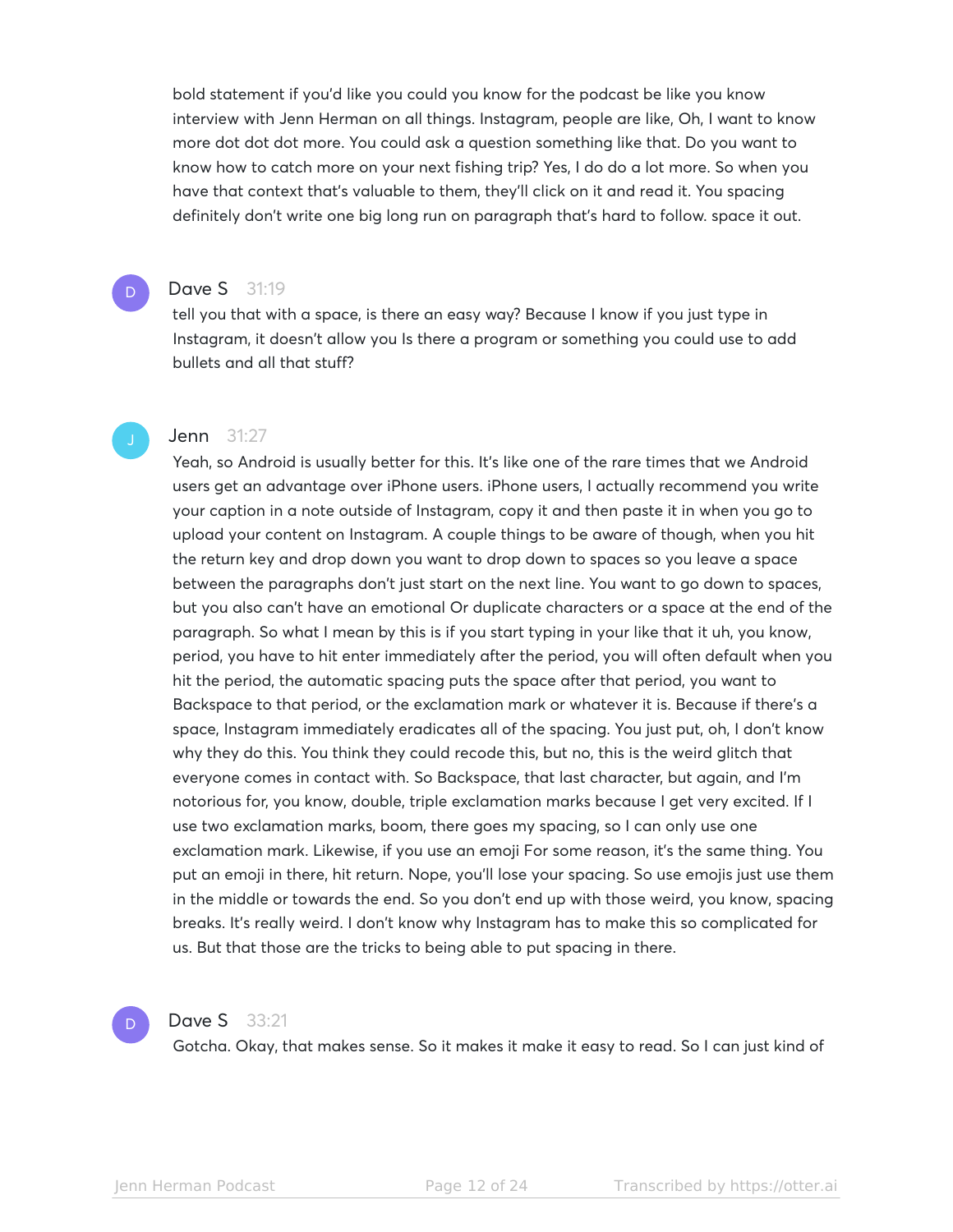#### quickly consume

#### **Jenn** 33:27

Yeah, cool. Short bits. Like even a sentence could be a paragraph like write a cool like a good sentence, drop it down, start a new paragraph if you need to anything you want to call out really break it up. Make it again, valuable to the reader. So like you said, from your podcast perspective, you know, what, who was the interview with what was the topic what was like you said a key quote or takeaway, something that makes somebody say, Yeah, I want to know more about that. That's going to make them want to then follow your call to action. Not every post will have a call to action in the capture. But most of the time, you're trying to get them to do something, right. So it's click on the link in the bio to listen to the podcast, click on the link in the bio, to get your free resource, click on the link in the bio to you know, check out the new products, whatever it is, other calls to action, maybe something like send us a DM and we'll answer your questions. It could be you know, leave a comment below or you just flat out ask a question and say, What are your weekend plans? And that's essentially a call to action, you've asked them a question, they will now leave comments with their responses. So you don't have to do this on every post. But that does help generate that engagement when you put a clear call to action in there for them. Cool.

#### **Dave S** 34:42

That's awesome. Those are great tips. So I want to touch on just followers a little bit because this again is another I think issue of you know people have questions about Yeah, talk about you know, I think people, you see some big hundred thousand whatever Instagram you're like, oh, man, you know, I need to get followers to talk about whether you need to get how all that works. And it's again, this is Dennis, this is a person I just talked to, he's gonna be brand new to it. What would you tell him about the followers and all that stuff?

# **Jenn** 35:09

Okay, so the first thing I always come out as caveat, and I say, how many people can you realistically serve in your business? If you currently have 500 paying customers? And if you could potentially double that, and at the max capacity serve 1000 physical customers in your business? Why would you need 100,000 followers on Instagram? You don't? Why would you need 10,000 followers on Instagram, if your business cannot serve those people, you don't need them as followers. So you want to set a realistic expectation for your follower count. Based on what you can actually serve. You don't have to be the super

D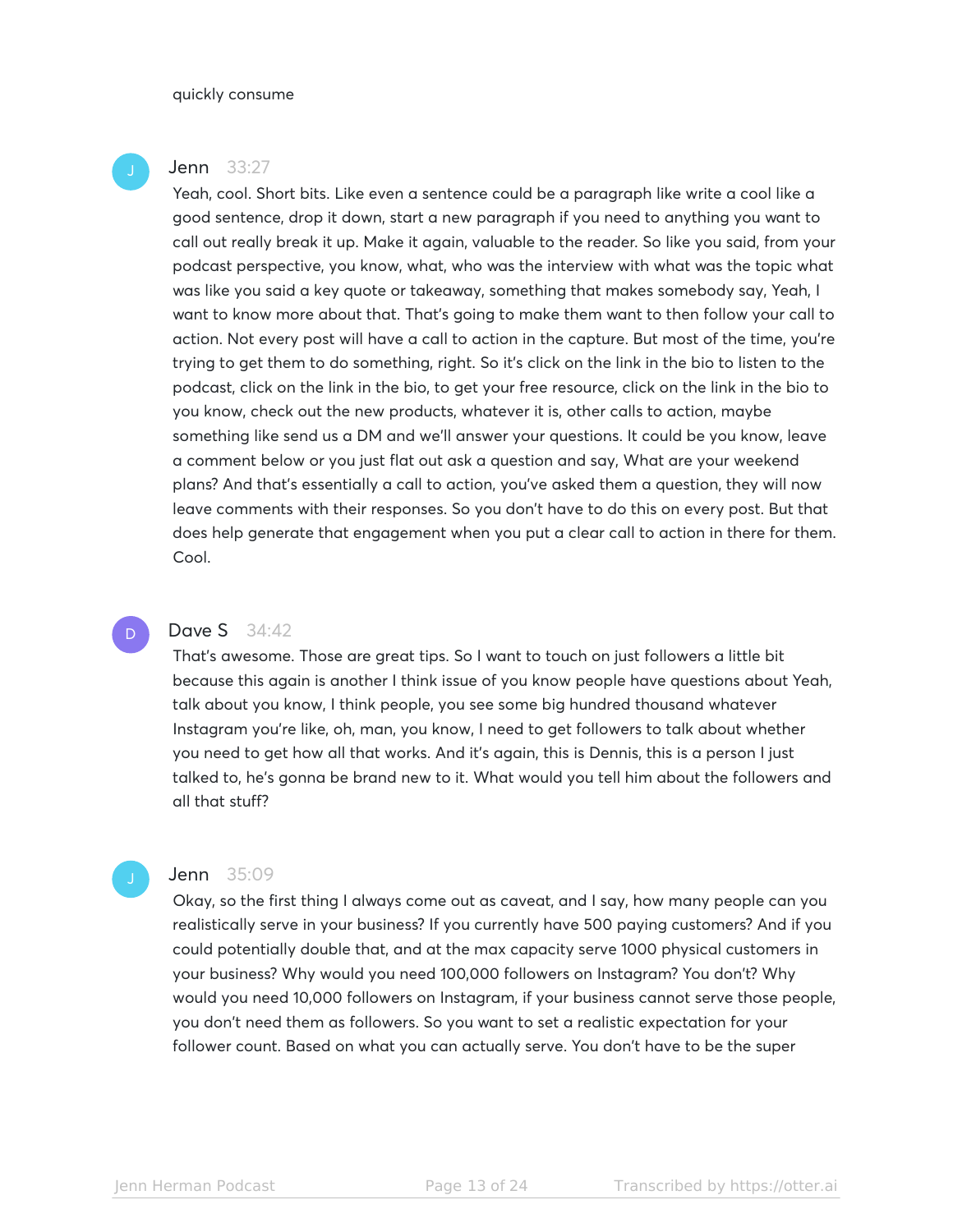popular account with 10s and hundreds of thousands of followers. If you're a local business that is happily serving a few hundred people. We want to make sure that your content and your resources are serving Those people now, if you're growing an e commerce business, and people are able to buy things online, and you could serve more people, great, but that just means maybe again, you're at 1000 1500 as an ideal follower count, you're still not going to go for 100,000 followers. So keep in mind from a business perspective, realistically, what you think in terms of your potential to serve each and every one of those followers. Now, obviously getting started, you're starting off from zero, I highly recommend you start the account, upload a photo, a day or a video a day, start uploading content for about a week without any promotion, don't tell anybody about it. Don't go out looking for followers, just start getting some content up on the platform, realizing you're not going to get a ton of engagement, but start doing some things just to get some content on there. So when people do come and follow you, they go oh, you actually have content or not you have one photo or you so start up slow. Just get some content. on there, then start reaching out to maybe brands or other people in your industry that you typically partner with. So maybe you have other companies that you have done work with that you could tag them tag a product. So if you're working with a specific vendor, or if it's a specific product in that photo or video, tag them in the captions and be like, you know, thanks to at ABC fishing, for you know, taking out on this excursion last week, blah, blah, blah, blah, blah, whatever that is something in there that now other people in the industry are starting to get tagged in your content, they're going to see you. And then again, this is all over like that first kind of, you know, week, seven to 10 days, then you can start telling your existing clients so send out an email and say, by the way, we've launched an Instagram account, we'd love for you to come check us out. It is new. We're we're open to any thoughts on you know, what do you think we should be including? Ask for their input, let them know let them be a part of this journey with you. Do the same thing if you have an existing Facebook page, or if you're already you know, if you're doing something on LinkedIn or wherever it is that you're already on social, then tell all of those people, but again, space this out, so maybe post it on your Facebook page, and then three, four or five days later, go and post about it on Twitter, then three or four or five days later, go and post about it on LinkedIn, we want to space out that growth. Because we do want to surge we want to make sure that you're getting quality content and not all of a sudden, like this burst of activity, and everyone just hanging out being like, well, what are you gonna do next. So if you just kind of paste it out, so this gives you like, a good two or three weeks of time to start to, you know, get your existing audience out there. Then think about adding it to your email signature as well. Think about putting it on your receipts if you're a physical business, put signs up in your store, if your physical business let customers know when they come in, hey, by the way we've launched an Instagram account. Chances are we're gonna be doing some giveaways in the future. So if you want to go follow us, we're at Blah, blah, blah, blah, blah, give them incentive and reason and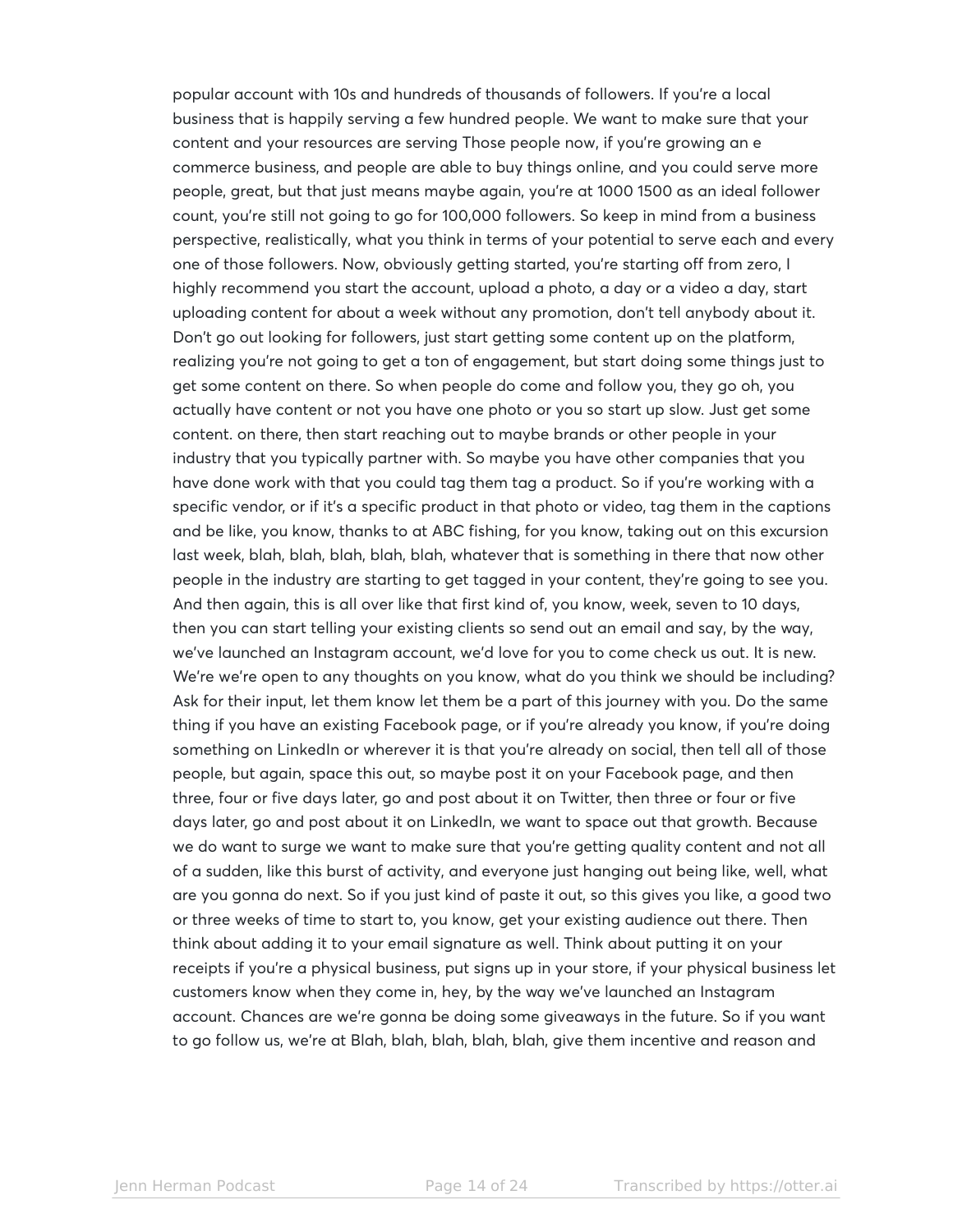take advantage of the existing audience, you have to build up that audience, it may take you, you know, a few months to get to 100, you may get to 100 in two weeks, depending on how active your audience is and how you share that content with them. And then, as that happens, you're going to start using things like hashtags and locations and all these other strategies that, you know, we use on Instagram, for growth and exposure to find new people over time. But that's kind of what you want to do to take advantage of your existing audience to really get them to come hang out with you because they already love you. That's awesome.

#### Dave S 39:35

Yeah, that's perfect. That gets us going. And then and then on the hashtags, I did want to ask you about that because I wanted to very I know you have a strategy that is pretty awesome. And I wanted to see if that's still the strategy, maybe just talk about that, that hash the strategy for your tag. Yeah.

#### **Jenn** 39:49

So I call it my super secret recipe that I tell everybody, right? Because it really is one of these things. I'm like, I want everybody to know this. But it's one of these things that people until they Until they know about they're like, Oh, this was like a secret. And I'm like, No,

#### D

D

# **Dave S** 40:04

exactly. If I had to put a title to this podcast, you know what I mean? It would be dead super secret, hashtag strategy, because it is amazing. You know, I mean, when you, when you listen to what you're going to describe here, it makes total sense. So I love the fact that it sounds like it's still working.

#### **Jenn** 40:18

Yes. And it's funny because I do like I, I do do this. And I tell people about it. And I always love when like, I'll get a comment on a blog post or on a YouTube video and people like, Oh my god, I use this and it totally worked. I'm like, Oh, thank God, it still works. Cuz it's like one of these days really working. But it really it does work. And it's been working for years. So the way this strategy works for this is you do have to look at multiple buckets of hashtags. So you're going to pick hashtags that are relevant to your brand, your business, your niche, your industry, you're going to pick three to five, popular hashtags. So these are hashtags that if you go on On Instagram and you hit the little magnifying glass, you type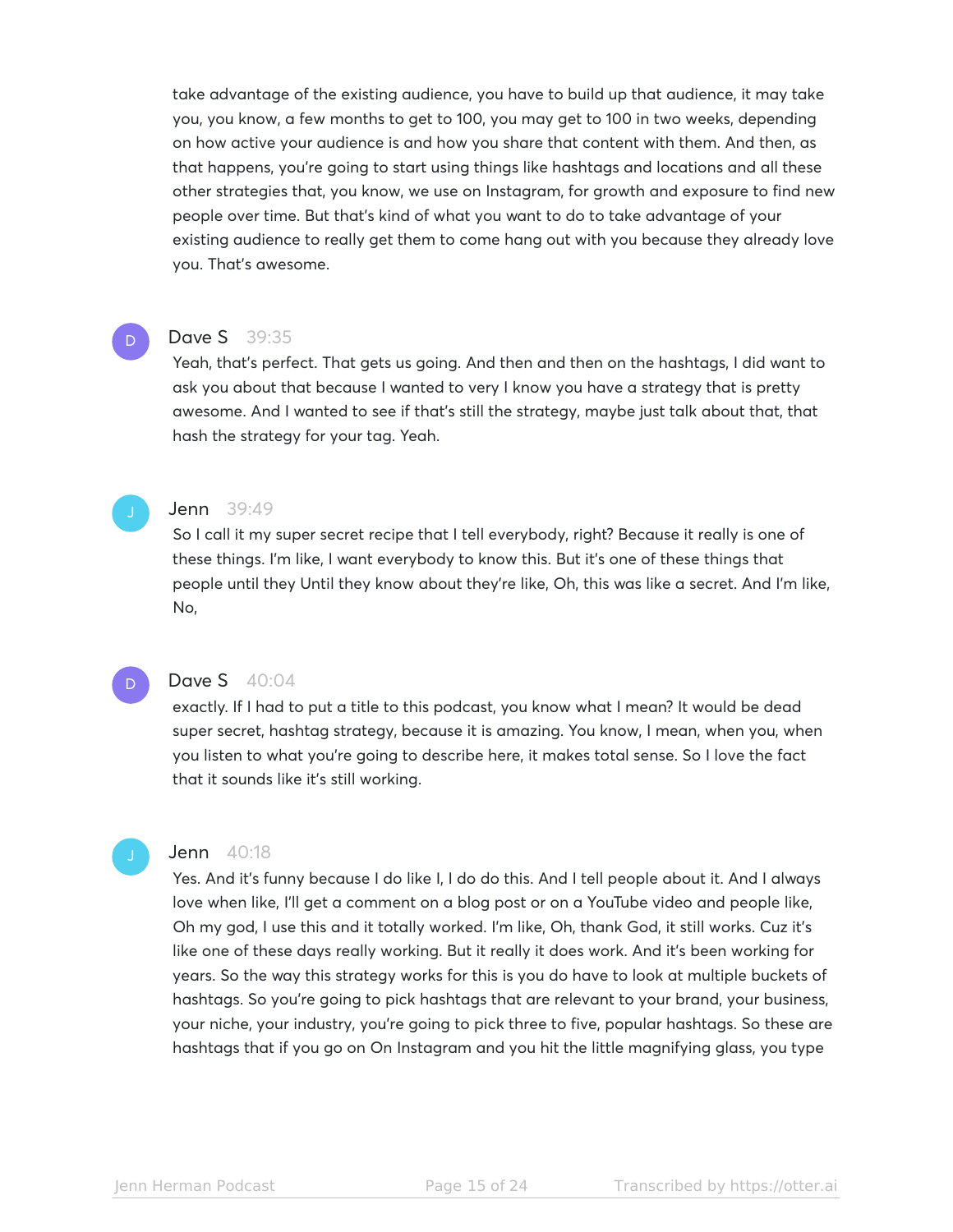in a hashtag. And it will tell you how many posts are associated with each one of those hashtags. so popular or about the 500,000 to a million, anything over a million you start attracting spam bots, and really annoying things that aren't going to serve your business anyways. And they're so popular at that point that when you post that content, you're buried in the archives in a matter of seconds, so it's not really helping you anyways. So in general 500,000 to about a million for your popular so three to five hashtags from that category. then same thing three to five, from the moderately popular, these are the kind of high 10s of thousands up to about that 500,000 range, and then three to five, niche specific these may only have a few thousand, maybe even, you know, seven 800 posts associated with them, but they're super, super targeted to what you do the problem you solve solution. You have the product, you have that sort of thing. And then you're going to have your one to two personally branded hashtags. So the reason this works is again, you have create content, your audience is already following you, they see that content, they start to like it, the hashtags start to generate engagement, the popular ones get you an initial burst of activity, because there's lots of people looking for those your content shows up, people start clicking on it, liking it, interacting with it, even if it's only two or three people, it's still immediate interaction from non followers, then the moderately popular content actually keeps you active for hours into days because again, those popular ones within a matter of minutes you start getting buried in the archives, but the moderately popular keep you active hours in days same thing, non followers start seeing your content. And what happens is Instagram looks at this and goes well, your followers are liking your content. Non followers are liking your content. You got an initial burst of activity, and it stayed active for a while. longer period of time, you didn't have a massive, you know, drop off and engagement. And so Instagram goes, Oh, look at you smarty pants, you figured out how to create high quality content. Let's show it to more people. And so what typically happens now is in that niche specific hashtag, those really targeted ones, you will actually rank as a top posts, meaning you're one of the first two or three, you know, photos or videos that show up in that hashtag search. And when you're the first post, someone sees, they click on it, they're on your profile, which we talked about how to write that amazing profile, they're looking at your content, they're reading that great caption, they're following through on that call to action. They're going to your profile, and they're following you or they're emailing you or they're going to your website, and boom, you just made a sale. You just got a new follower, you're making conversions in whatever that looks like to you. And they're targeted because they're actually interested in what you have to offer. You're not just getting engagement off of something with you know, hashtags. Hashtag fun? No, you're getting traction off of things that are directly related to what you do and who you serve. That's, that is amazing yet I love that strategy. And I think you also touched on this is another great tip that you talked about in, you know, where do you get your tags and just searching on on Instagram is probably the best place right? If fly fishing was your keyword, you plug that in hashtag fly fishing, and there's like 6 million,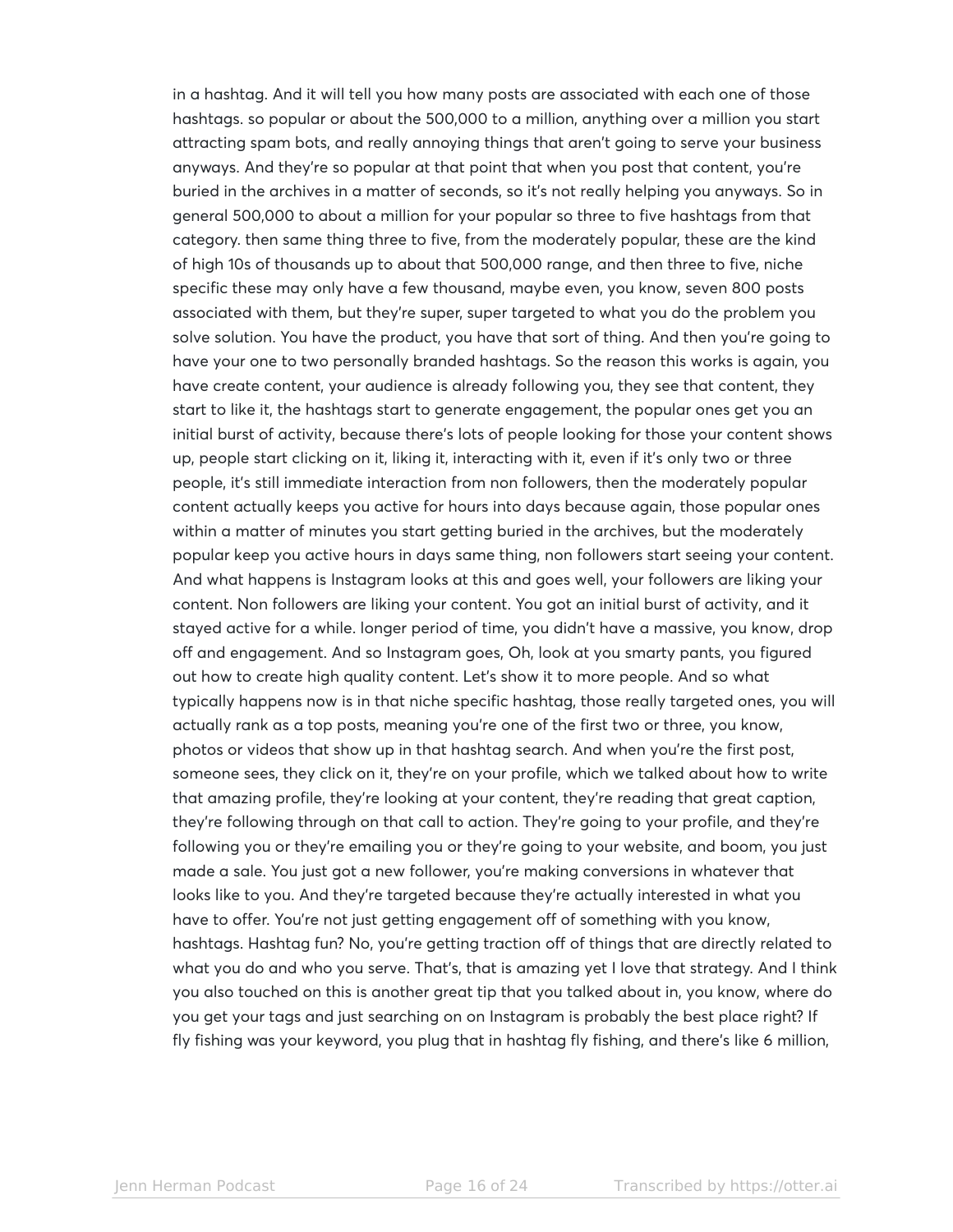but if you it'll give you suggestions, right, exactly. So there's other there are some third party tools that you can use, but nothing beats just going into Instagram because Instagram knows what Instagram knows, any third party tool is pulling that data from Instagram and Twitter and it's again a third party resource and what Instagram chooses to share publicly versus what Instagram knows. So I would rather rely on Instagram St. Like you said, just go into the search. Start typing in even if you just start typing in hashtag fishing, and it will pull up a whole bunch of related hashtags that have the word fishing. And it will show you how many are associated with it. Then let's just say you clicked on hashtag fly fishing at the top, it will also show you other related hashtags that may not even have the word fishing in there. So it may be something like you know, outdoors or fun outside or something like that. And now you click on that one, and now you go down that rabbit hole, and then you go down the next round. So it's really easy to get lost in in a hashtag search, but write them down. I do recommend you look at those hashtag results like so let's say you go to one you know, and you're looking for, you know, hashtag by fishing, you go and pull up and you're like, Okay, that's cool. Let's say you go to one that says hashtag fish and you're like, Oh, no, no, no, that's a whole lot of other content that it's not what I had in mind. So because people will take advantage of certain phrases terminology, they will try to hijack certain hashtags with inappropriate content that you may not want your content associated with. So don't just assume that because that's your target in disregard that's you know your product or service, that it's a safe hashtag, always go look at those hashtag results first and see what type of content is in there, and what other people are creating around that hashtag before you just jump on that hashtag and potentially put yourself in with content. You don't want to be associated with perfect, perfect.

# **Dave S** 46:18

And I had a question here. This is coming from Hunter from the Facebook group he was questioning or had a question about this is also on the hashtag idea. He's got a business, he's in the outdoor space and he does skull carving, if you could imagine this is like a, like animal skull carving it's actually pretty cool. What he does, but he was saying, you know, he's got a couple of different different audiences, right? He's got hunters that follow them. Then he's also got these hobbies. So he's got a few different niches in his within his niche, right. What would he use for hat? What would you recommend he used for hashtags? Should he focus on one or two? Can you mix it up a little bit?

D

#### Jenn 46:54

Absolutely mix it up. And different content may be more focused on Different parts of those audiences. So you may have some content that is more focused on the hunters, in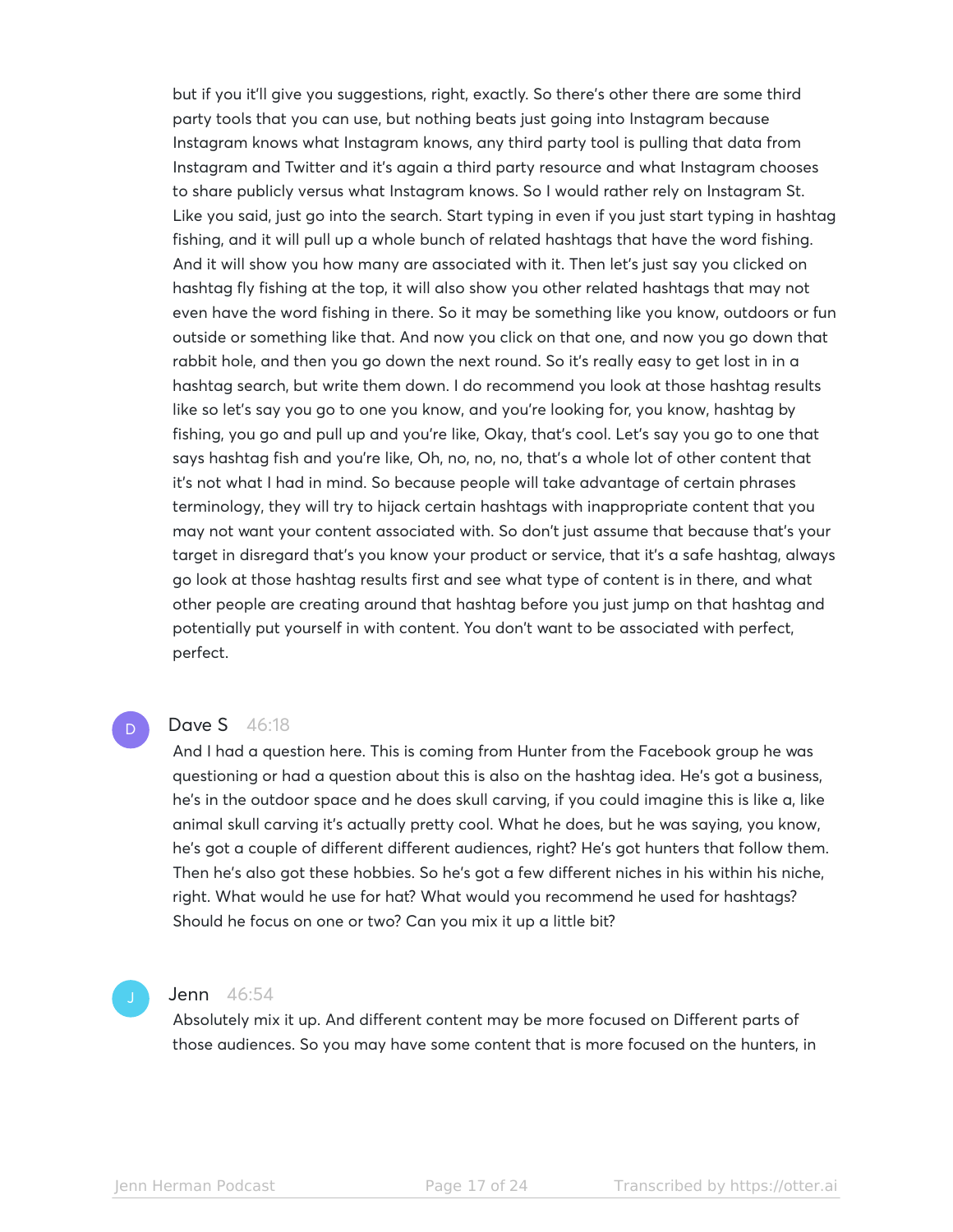which case use more of those related hashtags. If you're doing the ones that are more on the hobbyist and the craft tees, and all those sorts of people, then use a heavier set of those hashtags on that post, you can use the same hashtags over and over again, you can use the same ones on multiple posts, that's totally fine to do. What I do recommend though, is think about what your audience is doing on Instagram, not necessarily what you want to be found for. So typically, most people in your audience are going to be able to use the hashtags that their audience is looking for, because people are going to be looking for things like outdoor activities, or you know, whether it's you know, fishing recreational things, you know, any of that sort of stuff. That's what they're looking for on Instagram, because they're looking for ideas and inspiration, what other people are doing in that space. But for an extreme example, I'll share with you the car insurance example that I always use, where no one goes to Instagram To look for car insurance, right, they're going to go to Google like, no one's going to go look for hashtag car insurance. So if you use it, the only people you're gonna attract are your competitors. So instead, you want to think about what your audience is doing on Instagram. So people are looking at hashtag dream car, hashtag new car, hashtag my first car, and somebody who's looking for their hashtag first car is going to need car insurance. So think about what your audience your audience may not just be doing, you know, looking for things really efficiently may be looking forward to vacations, retreats, they may be looking for, you know, family activities, look at what your target audience is most likely doing and looking for on Instagram, not just where you want to be found and mixing some of those hashtags for additional exposure to that ideal target audience.

### **Dave S** 48:54

D

Those are this is cool. I you know, there's, as we kind of wrap this start to wrap this thing up here. You know, obviously, the There's so much on Instagram we can't dig into fully, but I did just want to touch on, you know, because like Instagram igtv Instagram stories, those are some big things. Can you just briefly talk, maybe start? Start with Instagram Stories first and wherever you want to go to if you had a couple minutes to dig into that and talk about what we might need to know if you haven't done that before.

#### **Jenn** 49:21

Yeah, so most of the we've talked about so far has been for the feed like the regular Instagram, you log in, you go to the home screen, and you see all the content. And that's most of the things we talked about today have been that type of content strategy, Instagram stories, or if you go to that homescreen up there across the top, there's all those circles, and there's all the people's photos in them. Those are people that have new stories. So a story is short form content, it's content that lives for 24 hours. It's a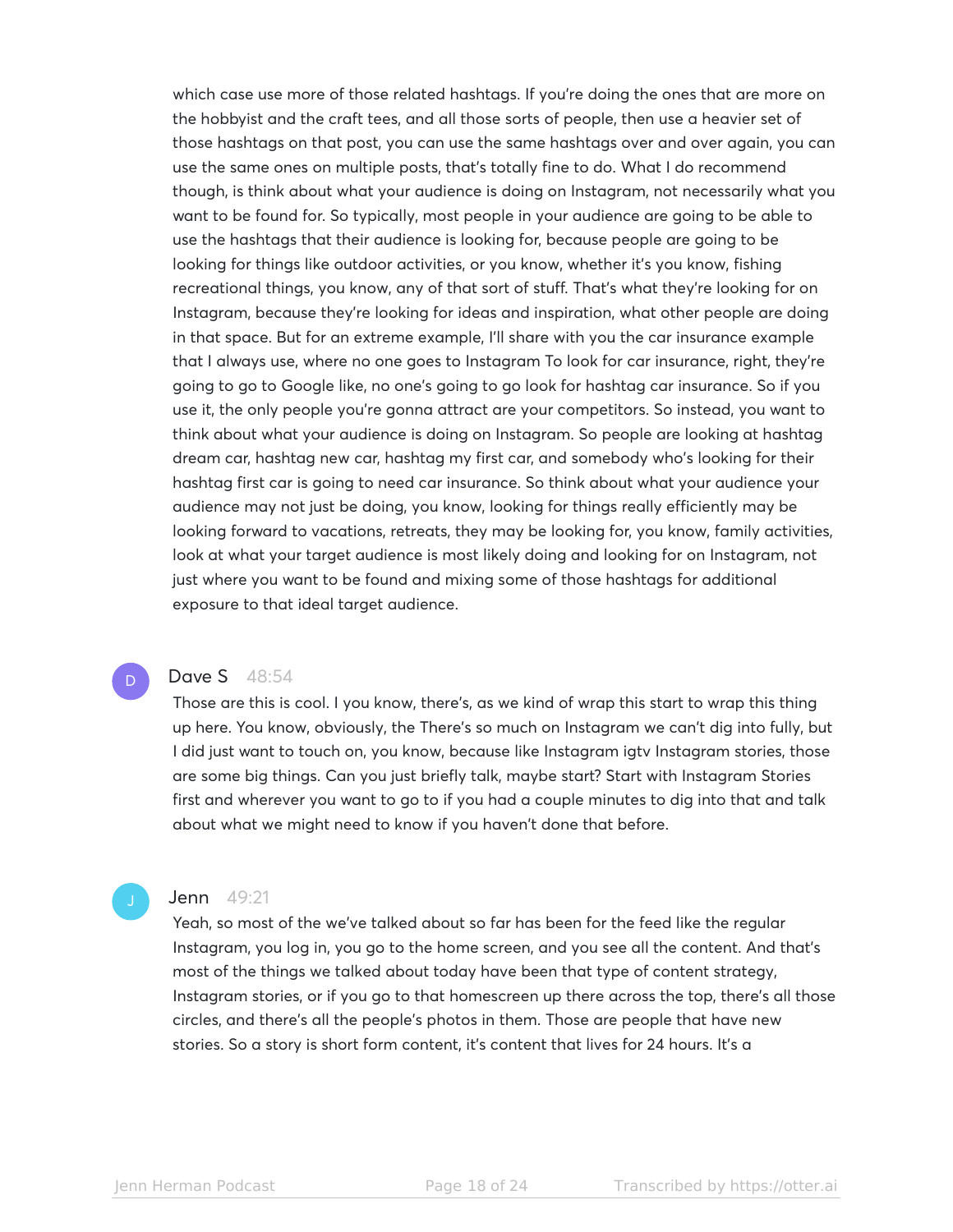combination of photos and or videos and or text and you create them. They're very raw, where we like to have a lot of polished content in the feed store. Stories are what Instagram was seven years ago, when it was meant to be Insta, aka instant. And so stories tend to be a bit more raw, they aren't heavily edited heavily staged, they're a bit more of the behind the scenes where people like, you know, kind of quote, unquote, let their hair down. It's a bit more of, you know, personality in there because the contents short lived, people aren't worried about, oh, well, this is gonna live on forever. I have to make it perfect. They're like, yeah, this is what I did tonight. Hey, come join me, you know. And so it tends to be more relaxed content. There's all the different stickers that you can add, you can use the pen tool, and you can doodle and draw on it. It can get a whole lot of amazingly creative content. Or you can be really simple and just upload a photo or a video and be like, cool. I did it like I participated. So it's really up to you and wherever your creative in you know, ingenuity takes you in that situation. But they are usually stitched together as a quote story meaning there's a beginning a middle and an end, they're designed to be some sort of a story. Some people will upload things just kind of randomly and they just kind of, you know, throughout the day, or whatever it is, that's fine. In general, three to five is the ideal number of posts for each story. And each one of photo plays for six seconds of video plays for up to 15 seconds. And then the text based ones are also about six seconds. So you can add music or all these other things, but they only they're quick bits, like they literally rotate to the next sequence right away, they move really quickly. So you just want to have this kind of maybe three to five as an ideal range. After seven, you get a huge drop off and retention because if you think about the average 10 seconds, once you get to seven, now you're over a minute, so now you've really capitalize their attention. They're like hey, and we're done with you. So aim for that three to five. Have fun with them, try out different things. If you can do those more often Like if you want to really like ramp down on the feed and only do the feed one or two times a week, and do stories every day, that can be helpful. You know, you do want to use things. You can use hashtags in there as well. But hashtags, you do want to go more broad, you want to go for the more popular ones. For more chanted exposure in a short window. You can use location tags, and they're all these service things that again, help get some more exposure on your content. They're really fun, go play around, you know, kind of experiment look into other people are doing. And then after the 24 hours, it disappears. You can save anything. If you go to your archive in your profile, you actually have access to every story you've ever uploaded, and you can put those into a highlight. So these are great for product lines. So again, you can have a different highlight for each one of your product lines, or the different services you offer. You could have one for winter activities, one for summer activities. You know, off peak on peak activities, any of those sorts of things, and you can create a different highlight for each one. And then you add your story to any of those highlights so that now people that come to your profile can actually still see those stories, months, even years after they were originally posted to your story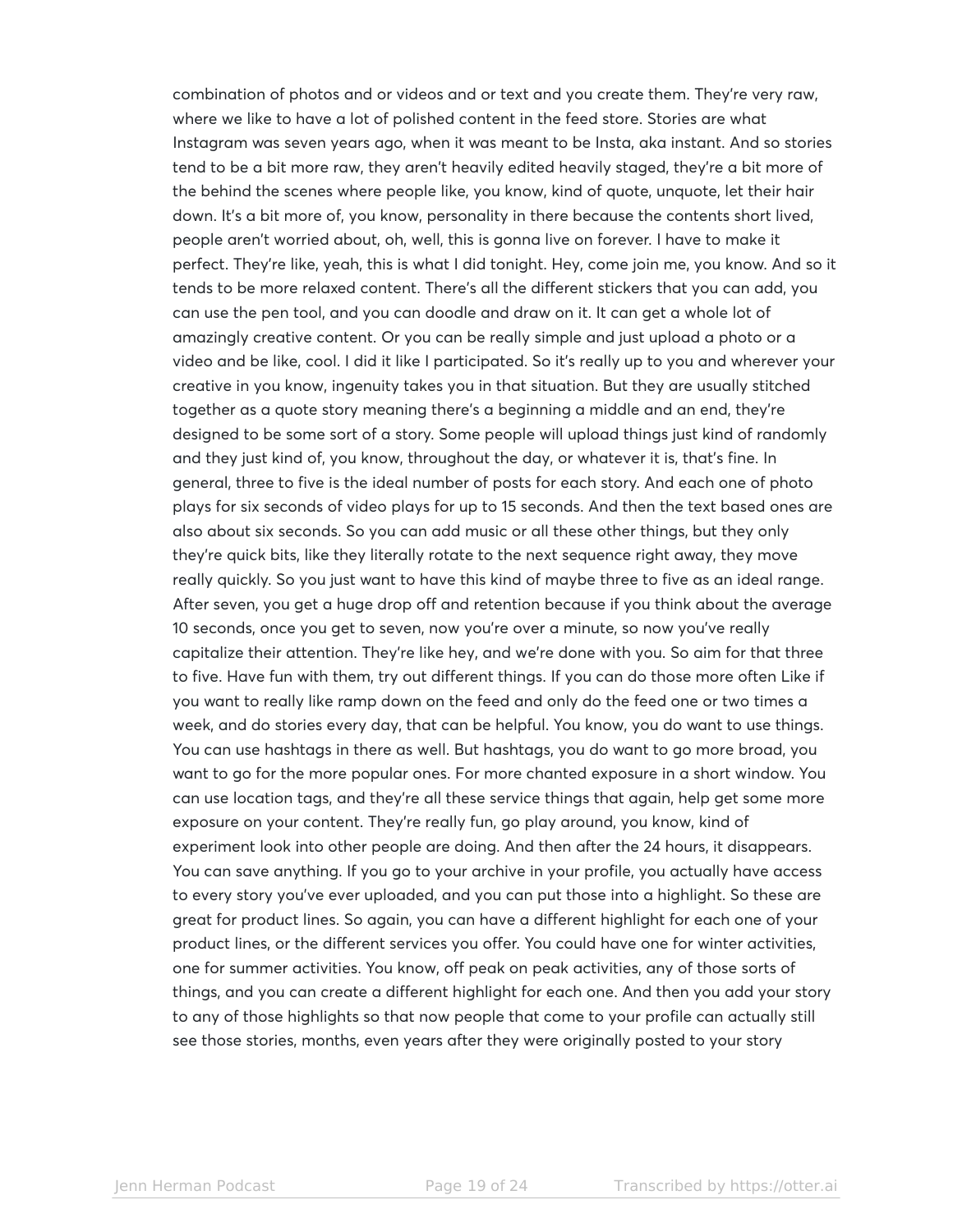because now they live on in a highlight. So that can be really fun. It's great for like I said, like a product gallery. But it's also great like you can tell like a behind the scenes one of like, just what you and your team do like behind the scenes and again, give people an inside view into your business that you wouldn't normally put on your regular feed content.

# **Dave S** 53:38

D

That's cool. Okay. And then what about and then igtv is that different and can you talk about that same thing, a little short summary of what that's all about.

### **Jenn** 53:47

So I GTV is technically a standalone app, but you can watch it within Instagram so I GTV is meant to be longer form video. They did originally launch it with the undisclosed intentions of taking down YouTube which haha Good luck Instagram, I love Instagram but let's be realistic Ain't nobody taking down YouTube, they so they want longer form content so it's a minimum of 15 seconds up to 10 minutes for most accounts some accounts can go up to 60 minutes depending on it used to be for only a cantilever 10,000. But now some other accounts are getting it so but you can only upload over 10 minutes on a desktop. It is designed to be vertical video. So the nine by 16 just like a stories, that vertical video, although you can now upload horizontal video and they can rotate it in igtv. But it's designed to be a vertical video format. And it's basically whatever you would do on YouTube, right? So you can have educational videos, tips, tutorials, trainings, resources, product demos helpful you know insider information, interviews, whatever you want, because it's long form content. So you can upload that and get that on there and have everything ready to go on a igtv channel. Now, what you can do because IGTV kind of runs as a standalone and people don't really like go there to look for things. If your video is over one minute length, you can actually put a one minute preview into your Instagram feed. So what happens is they watch the first minute in the feed because it popped up in that way like they would normally see your content. And then they get prompted at the end to keep watching and when they keep watch, it actually goes and opens the IGTV app to watch the rest of the video. So that being said, you want the first minute of anything on iGTV to be super impactful. get right to the point, super short intro start talking immediately get their attention, because if you don't get their attention, they're not going to watch the rest of the video on iGTV. So you really want to maximize that first minute get their attention deliver value, give them reason to want to go and watch the rest of it.



#### **Dave S** 56:02

Okay, perfect. And what about on the line of fake videos this is kind of a funny thing you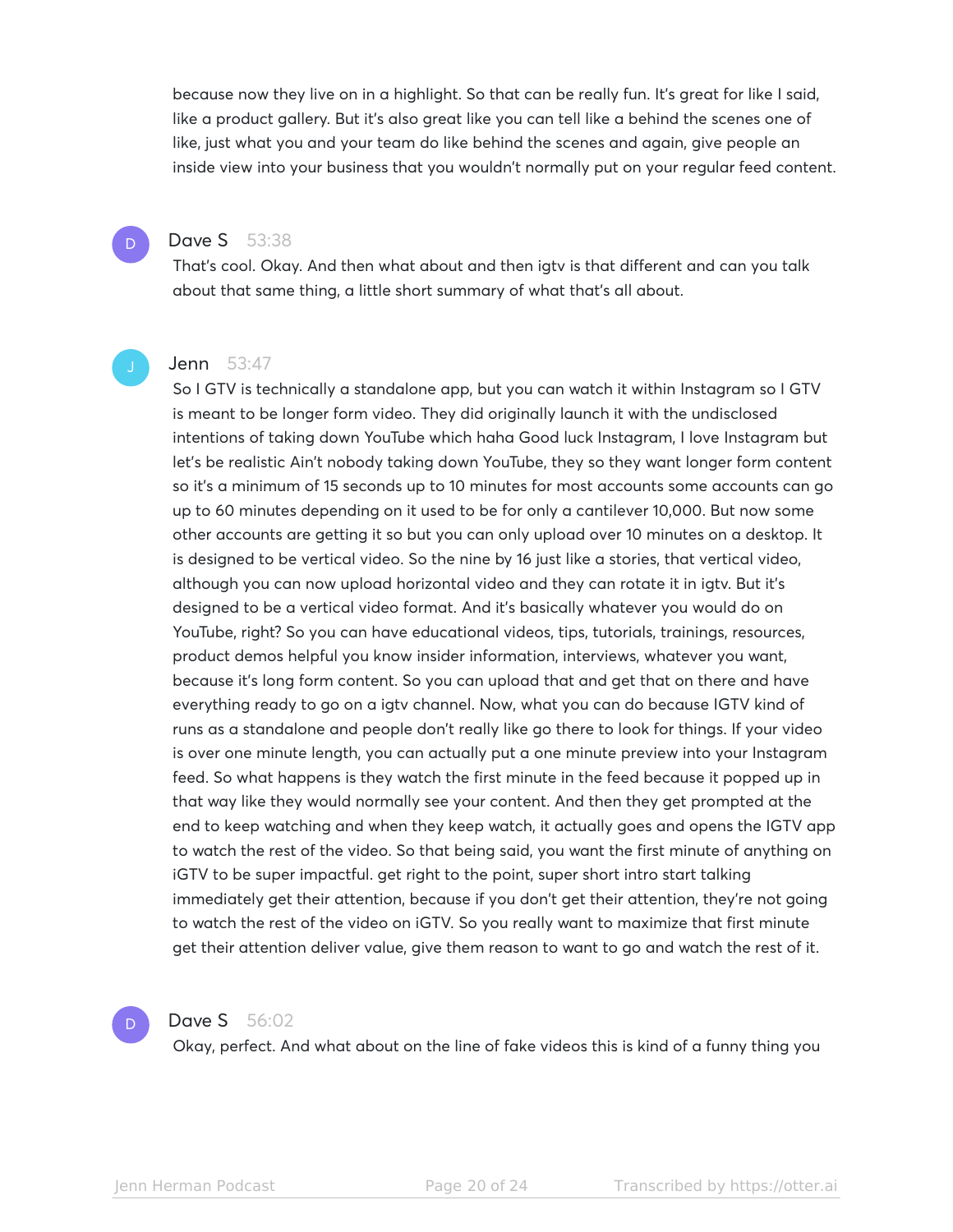know, with YouTube you have like with audio content you can say for a podcast have the audio you can put up a photo and create a you know, it's they call them whatever you want to call, but some people call them fake videos because it's just you're listening to on YouTube, is that sort of strategy make any sense with iGTV where you put that thing they could listen to it there?

# Jenn 56:25

You absolutely can. As long as it's saved as an mp4 as a video file. You can upload it to igtv in that way and you could absolutely do it so you wouldn't be able to translate the podcast. In that way you can totally make that happen. You can also do Instagram Live which runs on the Instagram Stories platform. And you can actually I know have the feature and it is rolling out that when you finish your Instagram Live you can share that to igtv so if you are doing if you were doing a podcast or anything like that and if you want to throw up your your Instagram Live at the same time, and have that running off on the side capturing, you know that audio and video component of it, and then save that and then put that up on iGTV you could do that as well. So there's lots of ways that you can take you know, different pieces of content and get them up on iGTV.

# **Dave S** 57:15

Yeah, it seems like a perfect, you know, have a lot of casting instructors, right. They're teaching how to cast with live and, and I know one of them, Tim, who I've talked about quite a bit, but he, you know, I think this stuff would be perfect for him. I've noticed he's been posting on just the normal, the normal feed, but getting into some of these deeper things, because a lot of times, you know, you want to see more, but it's such a short clip,

## **Jenn** 57:37

right? Because videos on Instagram are only 60 seconds, or up to 60 seconds. So yeah, doing something on igtv. You could do with three, four or five minute video. You could have way more information in there but you'd still have the first minute broadcast to your feed so people would still see it, they would still see high quality content and go Oh good. I can get more. I will keep watching and by clicking on that button, it opens the IGTV video where they get to watch the whole thing.

# D

D

# **Dave S** 58:04

Perfect. That's it. All right, Jen. Well, like we've mentioned at the start, I could keep going, but I want to just take us out of here with Yeah, I got just a couple of quick ones random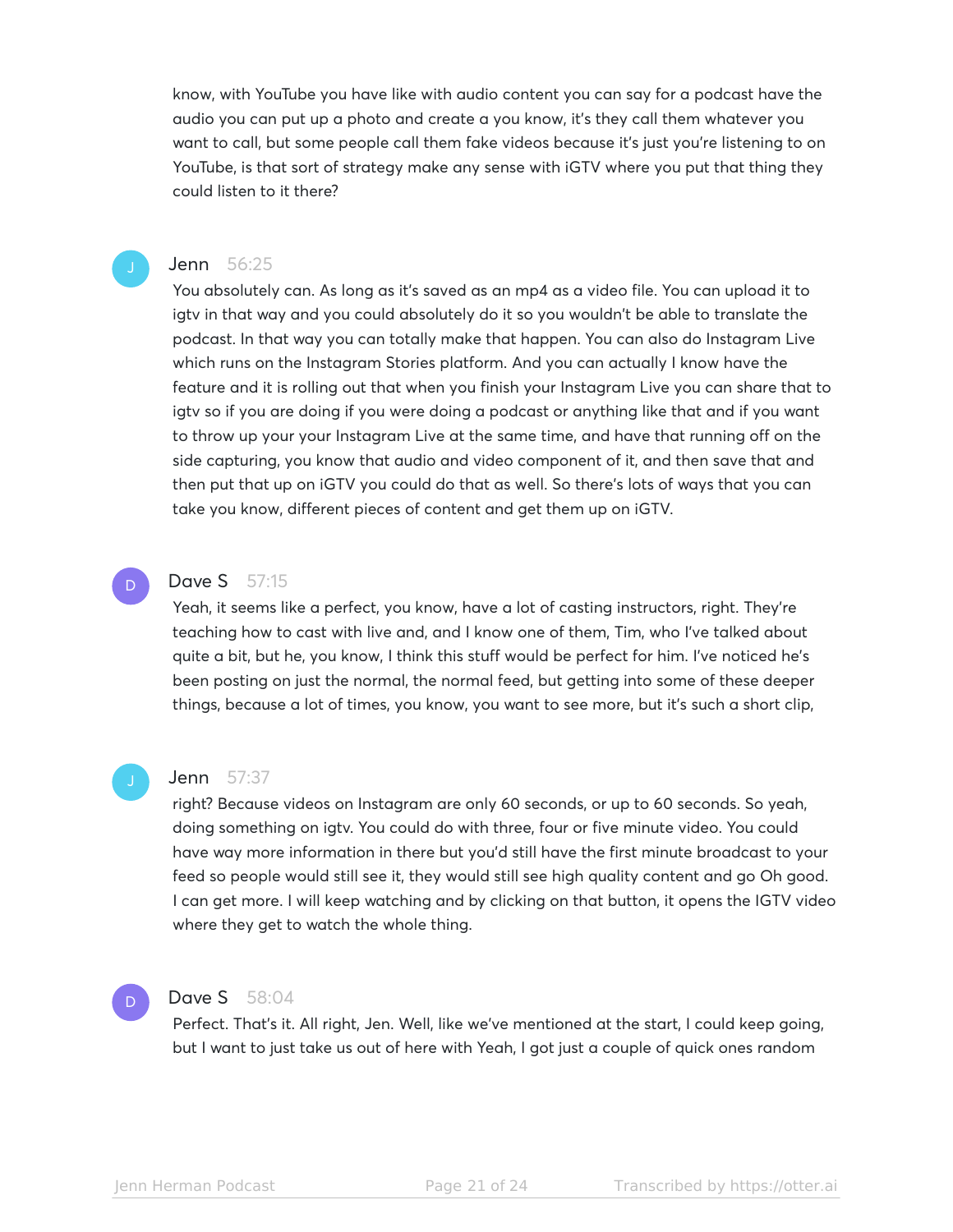ones here. I guess one thing would be, you know from today from what we've covered, any any takeaways anything you throw out there that if they had to take one thing away and maybe implement something today, if you think about maybe, like we said, Dennis, at the start who's brand new to this,

#### **Jenn** 58:27

Mm hmm. So two things, one, have fun. I can talk strategy all day, I can go nitty gritty and like bombard you for six hours of content. But in all reality, Instagram is a fun platform. People want to have fun, whether the content is helpful, educational, anything else, it still has to have a fun component. When you have fun with your content, your audience will have fun with your content and that keeps your engagement up. Additionally, really think about the content that you're putting out there. Like I said, really make that content amazing, high quality. If it's not serving your audience, if it's not a value to them, don't waste your time on it. And make sure that it really is that good standout high quality image to capture their attention in the feed and get them to them want to read the caption, do all the other things that we talked about perfect. And

# **Dave S** 59:15

D

is there any budget you know, as far as a resource for Instagram, if somebody wanted to go deeper, maybe something else that wasn't the stuff you teach in any recommendations there.

# Jenn 59:23

I have a ton of them. You go to Amazon and search for Instagram for dummies, Instagram for dummies and Instagram for business for dummies, which are both available on Amazon Barnes and Nobles and major book retailers. And those are like 300 plus pages in both books have everything you need to know about Instagram from installing the app troubleshooting all the way through more complex things. The business book does go into things like giveaways and contests and running campaigns and ads and those sorts of things. So definitely some resources there. You can always join my facebook group if you just go to Facebook and search trends in social media. That's where I share all breaking news related to Instagram. It is an active group and people come in and ask questions and tips and things about Instagram all the time. And we as a community will answer them and help you out. So that's a great resource as well.



**Dave S** 60:14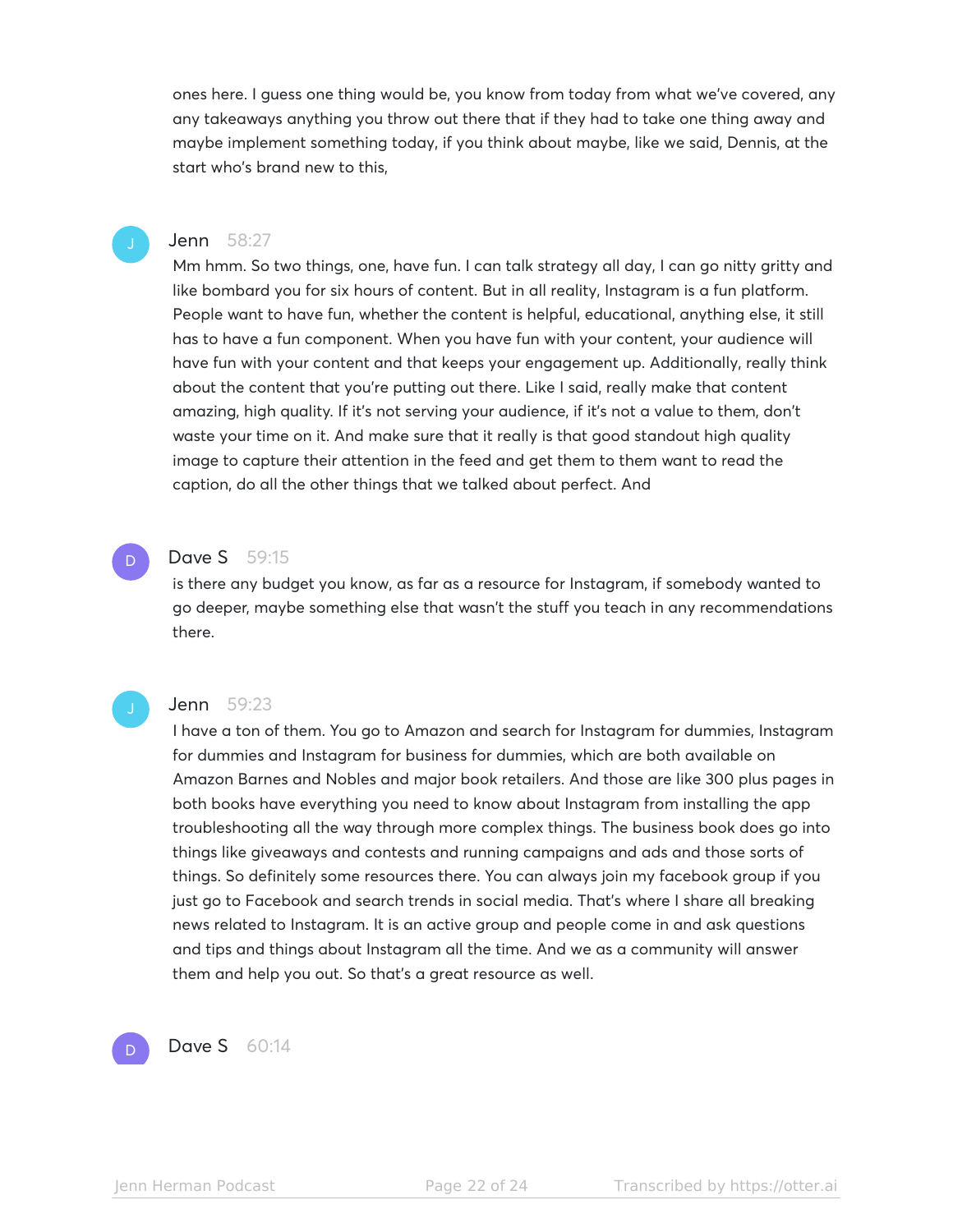Perfect. Perfect. And one last thing before we get out of here, you know that we do talk about a lot of outdoor companies. Do you have a outdoor activity you enjoy doing out there?

# Jenn 60:24

Oh, that's a good question. Um, so I grew up very country doing a lot of outdoors things. I grew up on a boat. I grew up fishing. You know, snowmobiling, I grew up skiing. I mean, I did it all. Like I was like, legit backwoods Country Girl. And now I'm a diva. And yeah, I definitely don't get out.



#### Dave S 60:43

What was the last day? What was the last thing if you think of fishing, what was the last thing you did? What was that? What was that thing you did? Do you remember that was in the outdoor space. Was it fishing was a hiking was I mean, it could be even walking right out in the woods. Yeah,

# Jenn 60:56

it would be like the hiking because I live in San Diego. We have a lot of trails. So I take my daughter out on some of the my ex there's this really cool place here in San Diego and it's it's like off on the cliffs like off on the side of the freeway you would never know is there and you walk about a mile in and then you are literally rock climbing on these like whitewashed rocks and it's an amazing experience. It's on my best friend was here last month. We went out and did that. So there I am with my long nails and everything up the rocks. It was we had a we had the best time it was really fun. Perfect.

# D

# **Dave S** 61:27

All right, Jen. Hey, I appreciate you coming on here. Jenn's Trends. They want to follow up with you. And I'm sure definitely some people will. This has been helpful. I've been loving the content you've been putting out there and all I'll keep sharing your stuff with with my community and keep in touch with you.



#### **Jenn** 61:41

Thank you so much. This was awesome. All right. Thanks, Jenn. See ya.